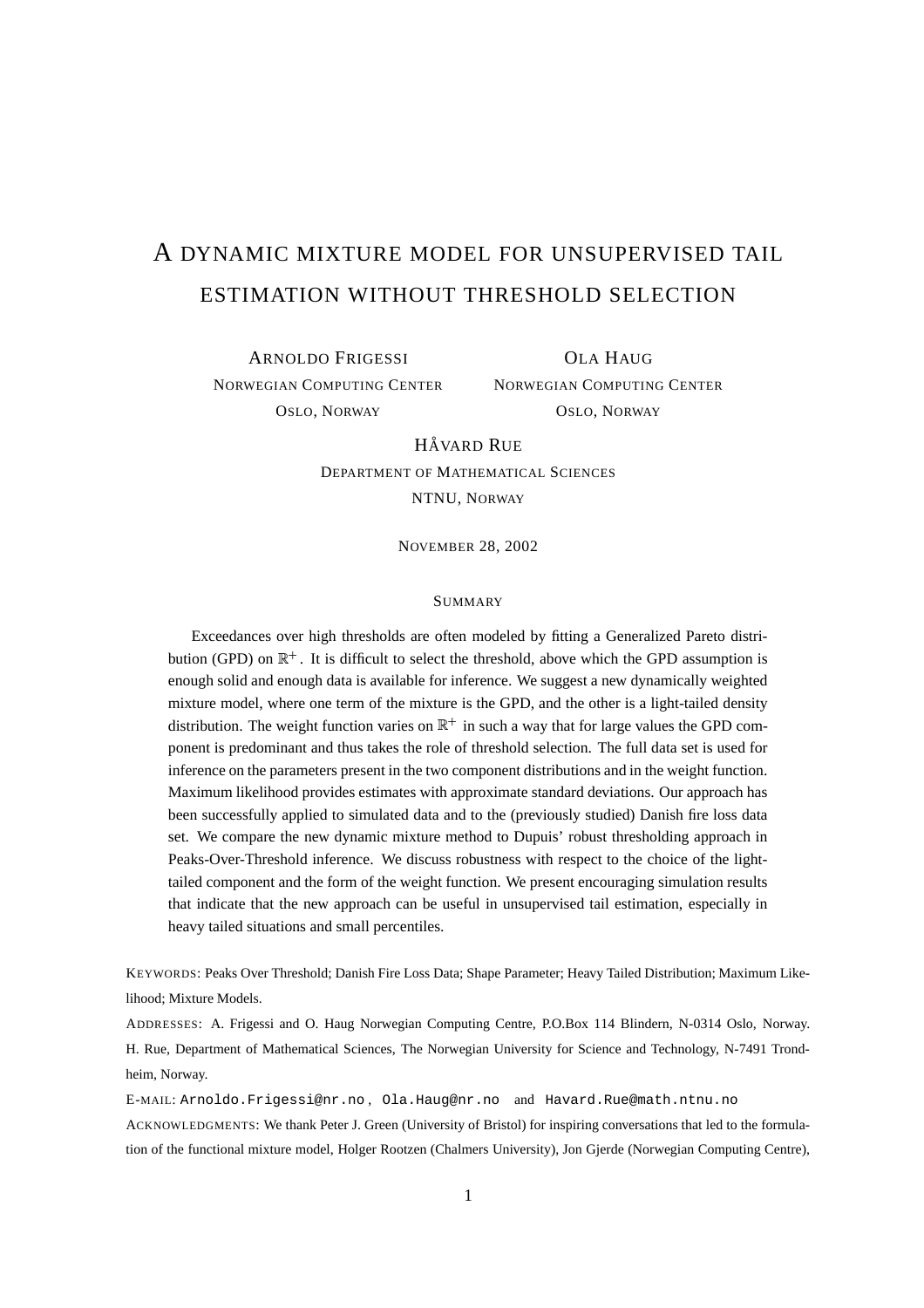and Jonathan Tawn (University of Lancaster) for discussions, and Debbie Dupuis (Dalhouse University) for providing us with her code. This project was supported by the EU-TMR project on Spatial and Computational Statistics (ERB-FMRX-CT960095) and the Strategic Institute Program of the Norwegian Research Council n. 121144/420.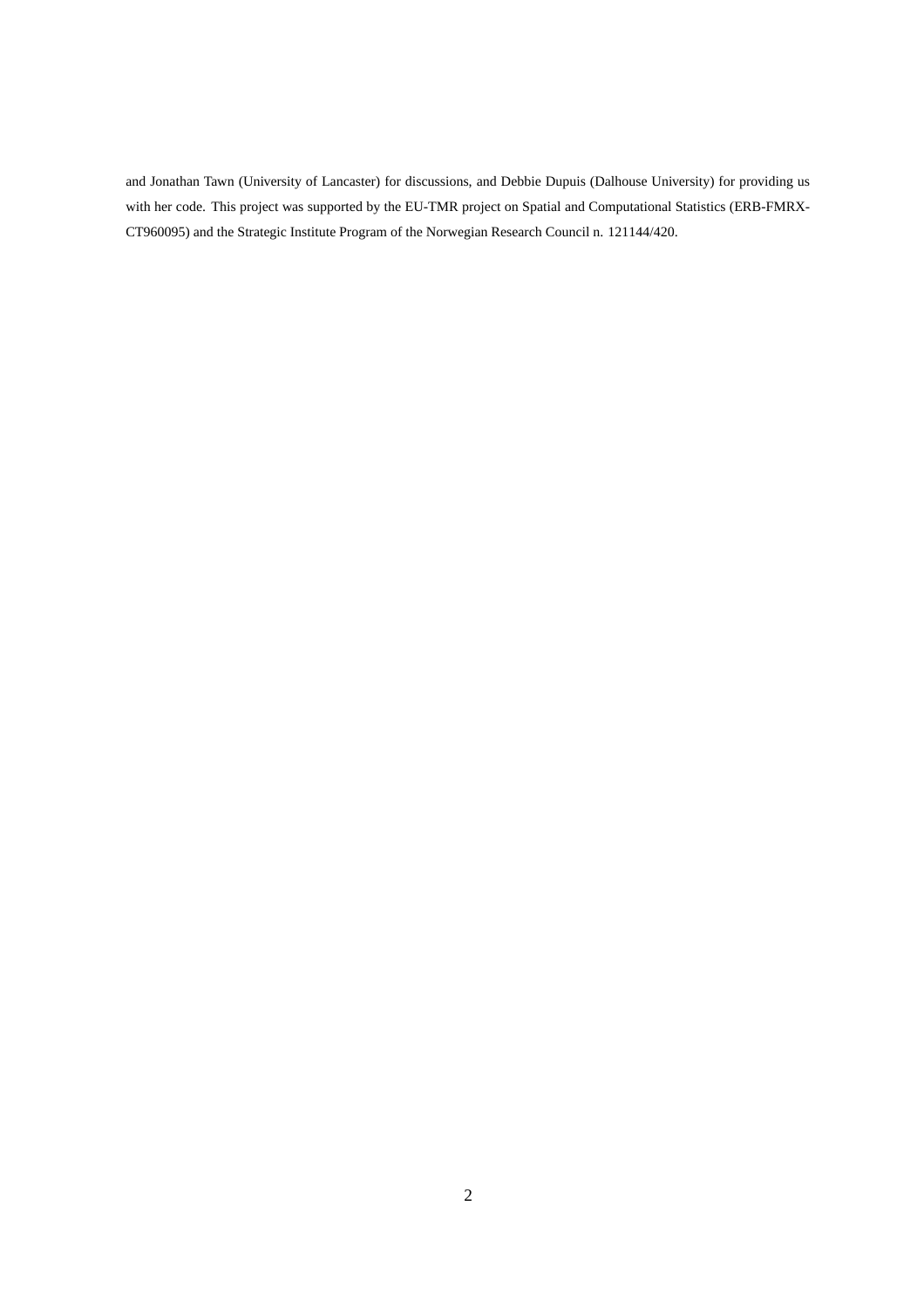#### 1 INTRODUCTION

Estimating the tail of a distribution can be important in the understanding of observable natural or man-made systems whose extreme behavior is of interest. Especially when heavy tails are suspected, accurate information about these become crucial for estimation of quantiles which are important in, say, prediction of floods or estimation of financial reserves in insurance. Because extreme data are rare, it is difficult to fit tail models and to support parametric model choices convincingly. An approach that is often taken is based on fitting excesses over a high threshold. Pickands (1975) and Balkema & de Haan (1974) proved that, under certain conditions, the Generalized Pareto Distribution (GPD) is the limit distribution of scaled excesses over high threshold values. More precisely, following Embrechts, Klüppelberg & Mikosch (1997, section 3.4), let  $F(x)$  denote the distribution function of a real random variable  $X$  and let

$$
F_u(x) = P(X \le u + x | X > u).
$$

Let  $x_{\infty}$  denote the right endpoint of the range of X. Then X belongs to the maximum domain of attraction of the generalized extreme value distribution if and only if there exists a positive real function  $a(u)$  such that

$$
\lim_{u \uparrow x_{\infty}} |F_u(xa(u)) - G_{\xi,1}(x)| = 0,
$$

where  $G_{\xi,\sigma}$  is the GPD with parameters  $\xi$  and  $\sigma$ . This distribution has the form

$$
G_{\xi,\sigma}(x)=1-(1+\frac{\xi x}{\sigma})^{-\frac{1}{\xi}}
$$

if  $\xi \neq 0$ , or if  $\xi > 0$  and  $x > 0$ , or if  $\xi < 0$  and  $0 < x < -\sigma/\xi$ , while  $G_{\xi,\sigma}(x) = 1 - \exp(x/\sigma)$  if  $\xi = 0$ , and  $\sigma > 0$ . In this paper we consider the case  $\xi \ge 0$ . A heavy tail is present if  $\xi > 0$ . For some large threshold u,  $F_u(x)$  can be approximated by a GPD  $G_{\xi,\sigma}$  with appropriate parameters  $\xi$  and  $\sigma$ . Common practice is to fix a threshold  $u$  and to fit a GPD to the data exceeding  $u$ . In order to reduce model bias, the threshold  $u$  should be chosen to be large, but this (often) leaves (very) few data points for the estimation of the parameters  $\xi$  and  $\sigma$ , which will have large variances. The selection of an appropriate threshold, above which the GPD assumption is appropriate, is a difficult task in practice, see for instance McNeil (1996), Davison & Smith (1990), Rootzen & Tajvidi (1997), Embrechts et al. (1997, section 6.5). There are a number of methods, beside maximum likelihood, used to estimate  $\xi$  and  $\sigma$  once  $u$  is fixed, see for instance Resnick (1997), Crovella & Taqqu (1999) and references therein. As is well known, the estimates depend significantly on the choice of the threshold, see for instance Embrechts et al. (1997, Figure 6.2.8.). Citing from Rootzen & Tajvidi (1997, p.79): *"An im*portant practical problem is the choice of the level u for the excesses. ... (We) feel that ... (the) choice *of level has to be made from subject matter knowledge."* Research is underway to provide practitioners, who sometimes need to perform many data analysis regularly, with more automatic and robust approaches that do not require an a priori tuning of a threshold. Such an unsupervised approach to tail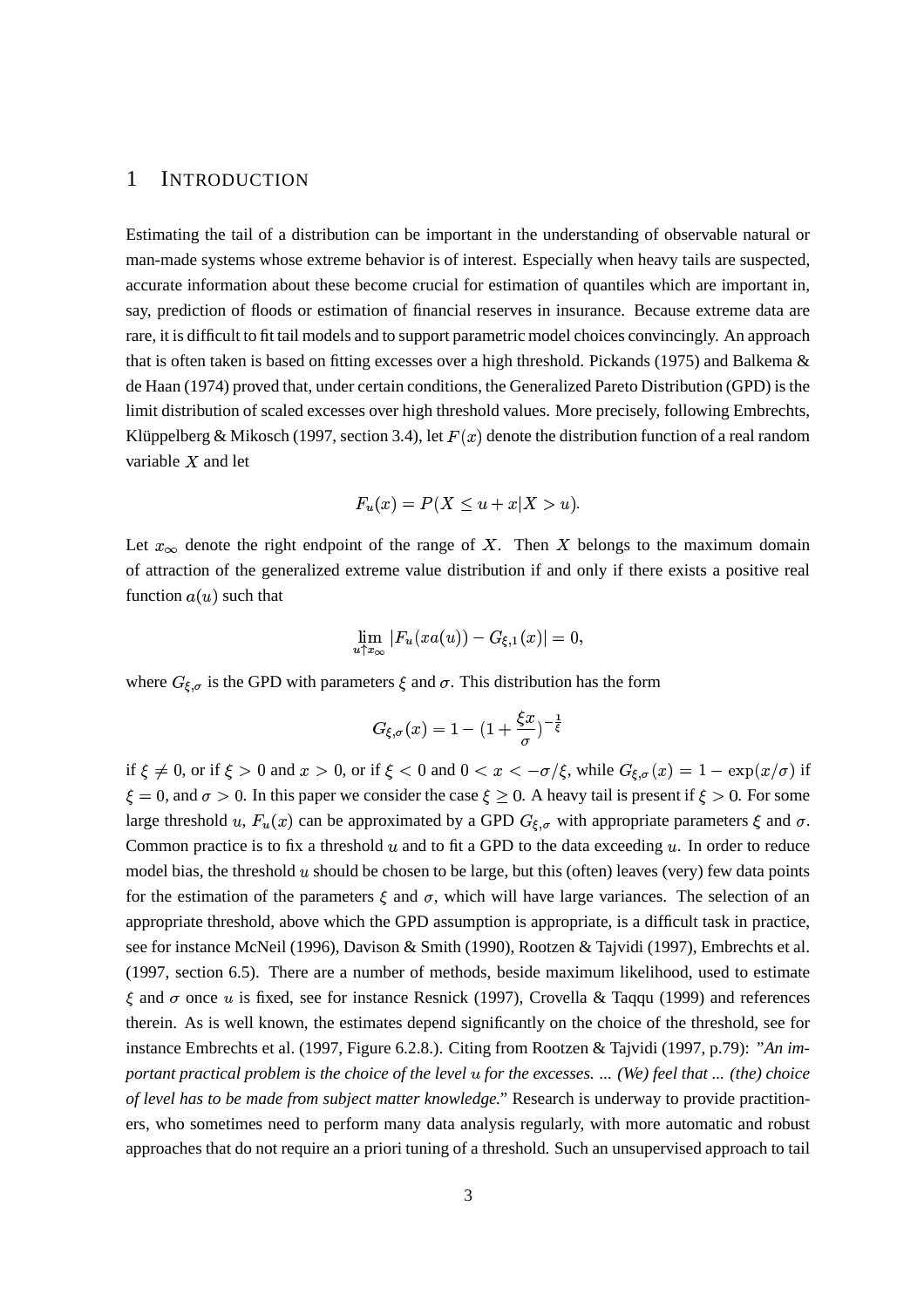estimation is particular relevant in automatic real-time monitoring of financial, industrial and environmental quantities, for instance for warning purposes. Often a supervised analysis will be performed, selectively and off-line as part of a monitoring scheme. In the recent paper Dupuis (1999), a robust model validation mechanism is suggested to guide the threshold selection. The procedure assigns weights between zero and one to each data point, where a high weight means that the point should be retained since a GPD model is fitting it well. The author suggests to start with a low threshold  $u$  and increase it, thus reducing the number of data points, until all data left have weights close to 1. This is an interesting idea. Thresholding is still needed at the level of the weights, though this choice is more robust and is more easy to automatise. In this paper an alternative fully unsupervised approach to tail estimation is suggested. There are three key ingredients in our approach: we model all data, not only those belonging to the tail; we use a mixture model, one component of which is a GPD and the other component a density with lighter tail; and, the weight in the mixture is dynamic and determines when the GPD component in the mixture is prevalent.

Let  $X_1, X_2, ..., X_n$  be non-negative i.i.d. random variables with common probability density function  $l(x)$  given by

$$
l(x) = \frac{[1 - p(x; \theta)]f(x; \beta) + p(x; \theta)g(x; \xi, \sigma)}{Z(\theta, \beta, \xi, \sigma)},
$$
\n(1)

where

$$
g(x; \xi, \sigma) = \frac{1}{\sigma} (1 + \frac{\xi x}{\sigma})^{-\frac{1}{\xi} - 1}
$$
 (2)

is the GPD density,  $p(x; \theta)$  is the mixing function taking values in  $(0, 1]$ , increasing in x and such that, for all  $\theta$ ,

$$
\lim_{x \to x_{\infty}} p(x; \theta) = 1,\tag{3}
$$

 $f(x,\beta)$  is some other density, and  $Z(\theta,\beta,\xi,\sigma)$  is the normalizing constant. The notation indicates that the mixing function  $p$  and the  $f$  component are parameterized with parameters, or vectors of parameters,  $\theta$  and  $\beta$  respectively. Model (1) is a mixture of f and g, where the mixing probability  $p(x; \theta)$  depends on x. Because of the property (3), the right tail of  $l(x)$  is governed for large x by the GPD component, while the left tail is controlled by  $f(x;\beta)$ .

In the next section we make our choice for  $f$  and for  $p$ , we discuss the intuition behind our model and compare it to standard mixture models with constant mixing parameter  $p$ . In section 3 we present an algorithm for sampling from *l*. This allows us to perform a simulation study described in section 4. We discuss likelihood based inference for model (1) and describe the numerical procedure we use. In section 4 we present a simulation study to investigate the features of the model and the suggested inferential procedure. We compare our approach to Peaks-Over-Threshold (POT) inference guided by Dupuis' threshold selection (DTS). In section 5 we discuss robustness with respect to the choice of  $f$ . We analyse model mismatch situations, when data do not originate from the same model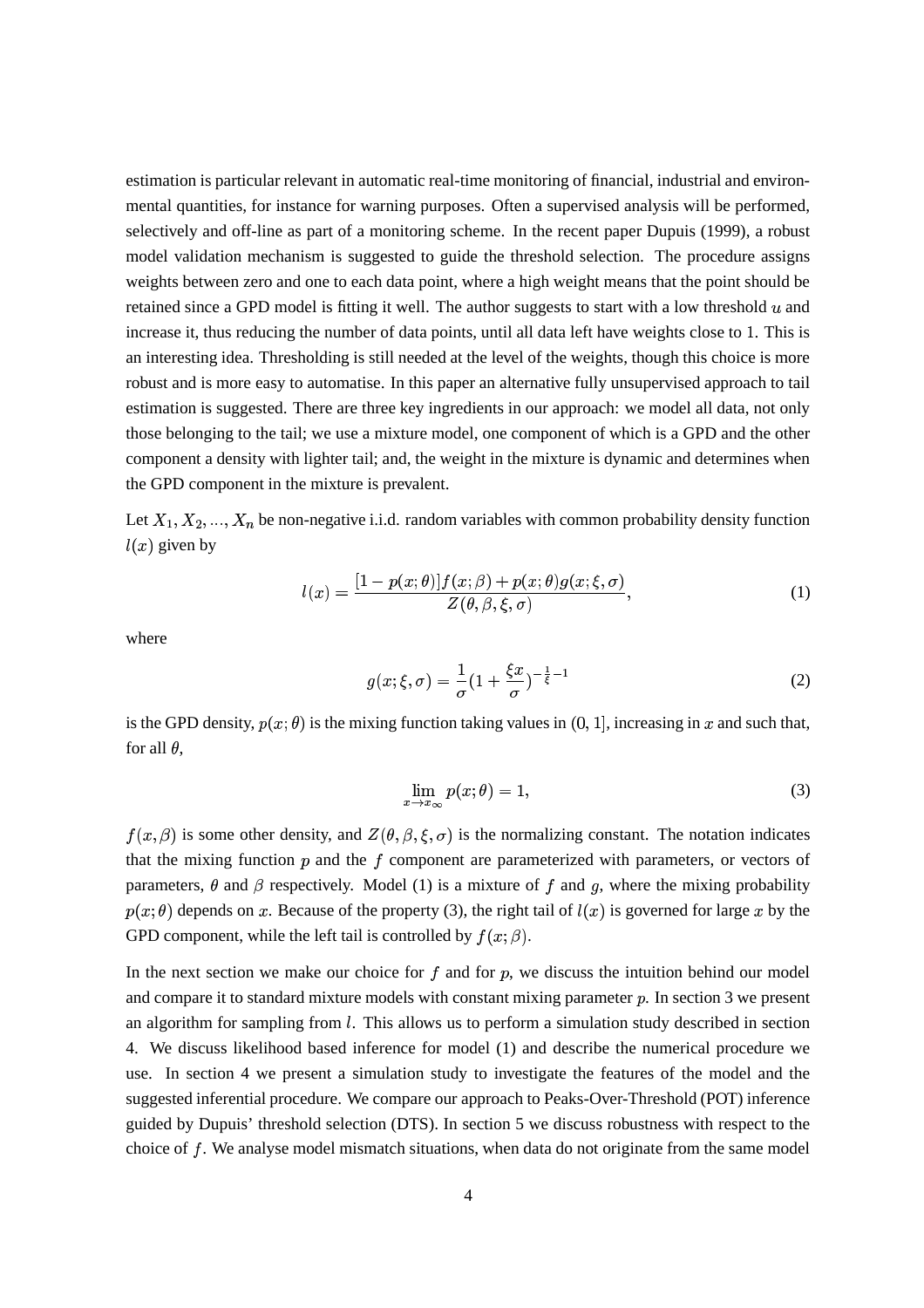used for inference, and compare our methods to the POT using DTS. Our study concentrates on the estimation of  $q$ -quantiles, sometimes called in the financial context the Value-at-Risk (VaR<sub>a</sub>), defined as  $P(X \geq VaR_q) = q$ . Quantiles are often more relevant in applications than the parameter estimates themselves. In section 5 we analyse the Danish fire loss data, which have been previously used in McNeil (1996) and Embrechts et al. (1997). Our method seems to have smaller root mean squared errors for small percentiles (1/1000 and 1/10000) and heavy tails ( $\xi = 0.25, 0.5$ ). We end this paper with some final remarks.

# 2 THE DYNAMIC MIXTURE MODEL

One possible choice for the mixing function in (1) is

$$
p(x; \theta) = \frac{1}{2} + \frac{1}{\pi} \arctan(\frac{x - \mu}{\tau}), \qquad \theta = (\mu, \tau), \qquad \mu, \tau > 0
$$
 (4)

with a location parameter  $\mu$  and steepness parameter  $\tau^{-1}$ . We take as the left component in the mixture a Weibull distribution with density

$$
f(x; \beta, \lambda) = \beta \lambda^{\beta} x^{\beta - 1} e^{-(\lambda x)^{\beta}}
$$
\n(5)

for  $\beta$ ,  $\lambda > 0$ . As expected, the normalizing constant

$$
Z(\theta, \beta, \xi, \sigma) = 1 + \frac{1}{\pi} \int_0^{\infty} \left[ \frac{1}{\sigma} (1 + \frac{\xi x}{\sigma})^{-\frac{1}{\xi} - 1} - \beta \lambda^{\beta} x^{\beta - 1} \exp(-(\lambda x)^{\beta} \right] \arctan(\frac{x - \mu}{\tau}) dx
$$

has to be computed numerically. We suggest to use the Weibull as the left component since it is flexible and its right tail is not heavy. Other choices are possible and could be needed in particular settings. Notice that the mixture  $l(x)$  is a density with tail parameter  $\xi$ . In fact, the tail is just as heavy as the heaviest right tail component, if (3) holds. The mixing function (4) also leads to a continuous density  $l(x)$ . An alternative choice for p is the Heaviside function

$$
p(x,\theta) = \begin{cases} 1 & \text{if } x \ge \theta \\ 0 & \text{if } x < \theta. \end{cases}
$$
 (6)

In this case, the parameter  $\theta$  takes the role of the threshold  $u$  after which only the GPD component remains in (1). Using (6) will in general make  $l(x)$  discontinuous in  $x = \theta$ , which is often an unsuitable feature.

In order to better understand how the two components interact, it is useful to give another representation of the model (1) as the pure mixture model

$$
l(x) = (1 - \pi)g_1(x) + \pi g_2(x), \tag{7}
$$

where the mixing parameter  $\pi$  can be computed as the probability

$$
\pi = \pi(\xi, \sigma, \theta, \lambda, \beta) = \frac{\int_0^\infty g(x, \xi, \sigma) p(x; \theta) dx}{\int_0^\infty f(x, \beta, \lambda) (1 - p(x; \theta)) dx + \int_0^\infty g(x, \xi, \sigma) p(x; \theta) dx}
$$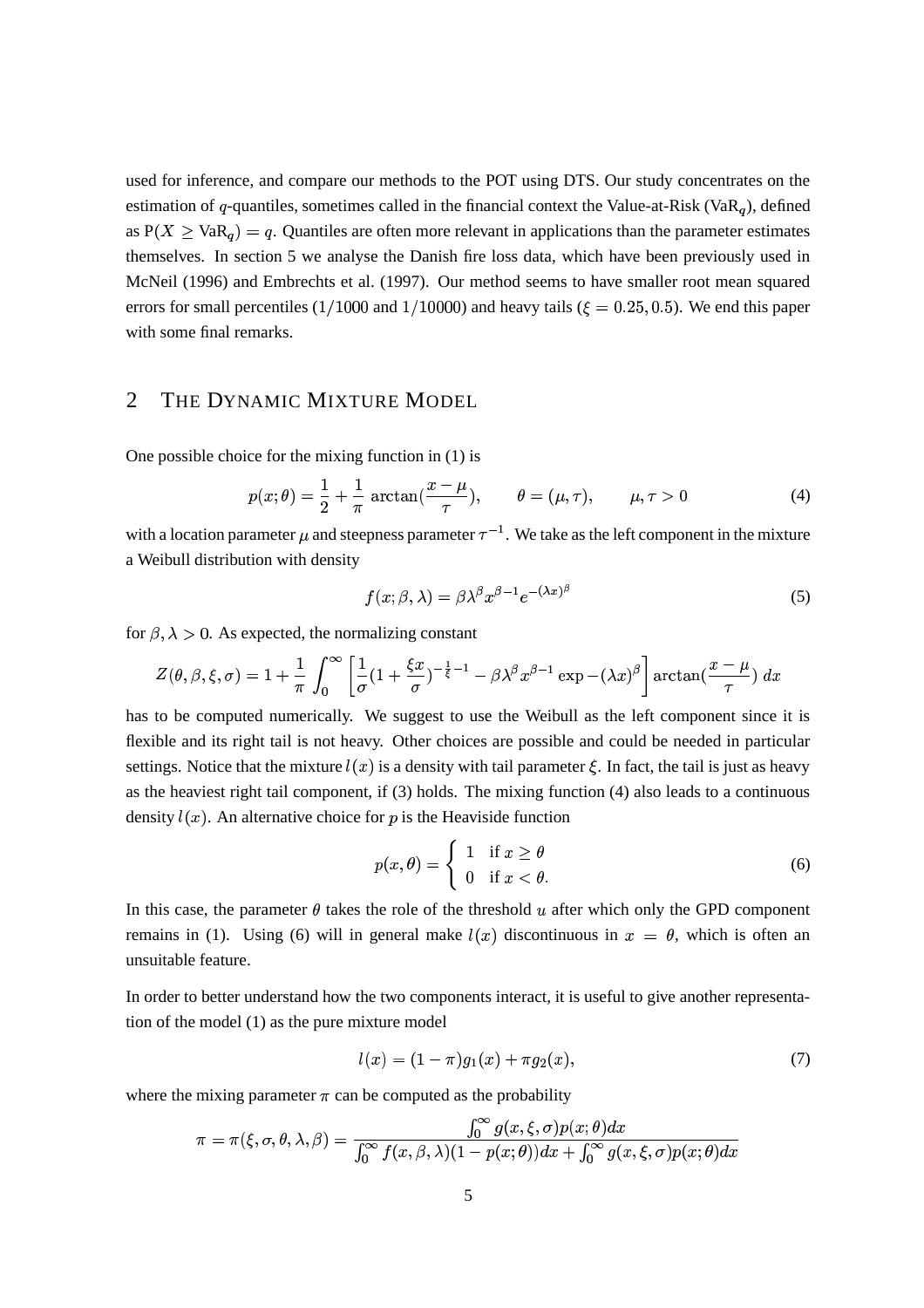and the two components are

$$
g_1(x) = g_1(x; \beta, \lambda, \theta) = \frac{f(x, \beta, \lambda)(1 - p(x; \theta))}{\int_0^\infty f(x, \beta, \lambda)(1 - p(x; \theta))dx},
$$
  

$$
g_2(x) = g_2(x; \xi, \sigma, \theta) = \frac{g(x, \xi, \sigma)p(x; \theta)}{\int_0^\infty g(x, \xi, \sigma)p(x; \theta)dx}.
$$

This way of reparametrizing model (1) leads to inference based on the hidden allocation variables  $Y_i = 1$  with probability  $1 - \pi$  when  $X_i$  is sampled from  $g_1$  and  $Y_i = 0$  when  $X_i$  is sampled from  $g_2$ . The completed data set  $(X_1, X_2, ..., X_n, Y_1, Y_2, ..., Y_n)$  is the basis for maximum likelihood (ML) estimation, using the EM algorithm (Meng & van Dyk, 1997) or MCMC (Gilks, Richardson & Spiegelhalter, 1996; Robert & Casella, 1999), of the parameters  $\pi$  and those of the two components. Conditional on  $(Y_1, Y_2, ..., Y_n)$  the data can be assigned to one of the two components and used to estimate the parameters in each of these. However, this approach does not help, because the mixing probability  $\pi$  and the components  $g_1$  and  $g_2$  share  $\theta$ ,  $\beta$ ,  $\lambda$ ,  $\xi$ ,  $\sigma$ . Hence the data cannot be split according to what information they carry regarding the different parameters, as usually happens in mixture inference. This is also true when using the the Heaviside function (6). Conditionally on the cut-point  $\theta$  each data point  $X_i$  is assigned to one of the two components, depending on being larger or smaller than  $\theta$ . But  $\theta$  is also estimated, and again each data point contributes to the estimation of all parameters.

# 3 SIMULATION AND ESTIMATION

In order to perform simulation experiments we need to be able to sample from the dynamic mixture model (1) given all parameters. As we can reformulate the model as the pure mixture model (7), we could use the standard simulation algorithm

- 1. Draw  $U$  uniformly on  $[0, 1)$ .
- 2. If  $U < \pi$  sample x from  $g_2(x)$  and return x. Else, sample x from  $g_1(x)$  and return x.

This algorithm is not particularly convenient in our case, as we need to compute  $\pi$ ,  $g_1(x)$ ,  $g_2(x)$ , and find algorithms to sample from  $g_1(x)$  and  $g_2(x)$ . To avoid these problems and only use samples from the two original components  $f$  and  $g$ , we suggest the following alternative sampling scheme:

- 1. Draw  $U$  uniformly on  $[0, 1)$ .
- 2. If  $U < 1/2$ , then sample x from  $f(x)$ ; return x with probability  $1 p(x)$  and stop; or, with probability  $p(x)$ , return to 1.
- 3. If  $U \geq 1/2$ , then sample x from  $g(x)$ ; return x with probability  $p(x)$  and stop; or, with probability  $1-p(x)$ , return to 1.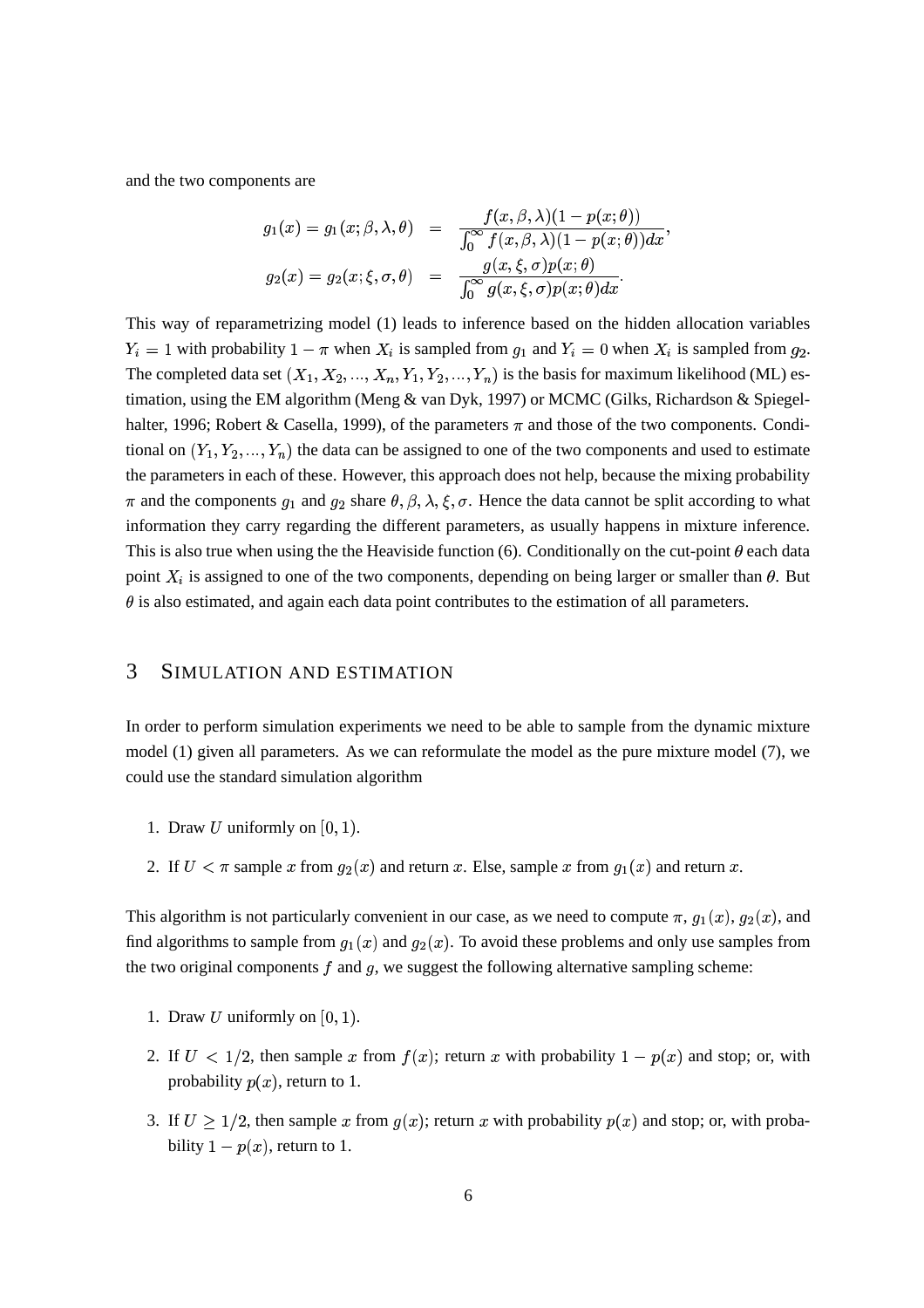The correctness of this algorithm isseen from the following argument. We define the indicator variable  $A = 1$  if x is accepted,  $A = 0$  otherwise. Let P indicate the probability measure of the output variable  $X$  of the above algorithm. Then

$$
P(X \le x | A = 1) = \frac{P(X \le x, A = 1)}{P(A = 1)}
$$
  
= 
$$
\frac{1}{2} \frac{P(X \le x, A = 1 | U < 1/2) + P(X \le x, A = 1 | U \ge 1/2)}{P(A = 1)},
$$

and the corresponding conditional density is, as required,

$$
\frac{(1-p(x))f(x)+p(x)g(x)}{\int_0^\infty[(1-p(y))f(y)+p(y)g(y)]dy},
$$

dropping for simplicity the parameters in the notation. The algorithm returns a value in geometric time if the mixing function  $p(X; \theta)$  is strictly positive with probability one.

To maximise the log-likelihood function, we face two problems: first, the normalization constant has to be computed numerically, and then we need to maximise numerically the log-likelihood function. Unless we compute the normalization constant with high precision, we can introduce false local maxima which would confuse the optimising algorithm. We therefore rewrote the integral from 0 to  $\infty$  as a sum of integrals from  $0$  to  $1$ ,  $1$  to  $2$  and so on, and computed each integral with high precision using numerical quadrature (routine d01ahf in the NAG-library). (For details about the NAG-algorithms, we refer to the online description of each algorithm at http://www.nag.com.) The sum was truncated when the last contribution did not give any changes in the integral. In order to maximise the log-likelihood function, we experienced with two different methods; a quasi-Newton method (routine  $e^{04}$  jyf in the NAG-library) where finite differences approximates derivatives, and a Simplexmethod (routine  $e^{04}$ ccf in the NAG-library) which did not required any derivative information about the log-likelihood. The quasi-Newton method was able to handle constrained parameters, like  $\tau > 0$ , while to use the Simplex-method we had to reparameterise  $\tau = \exp(\tau')$ .

In our experience, both optimization methods are robust with respect to the choice of initial values and converge for all reasonable initial values we tried. Our scheme is to get initial values for the parameters in  $f$  and  $g$  by roughly splitting the data into two disjoint sets. The parameters in the weight function are computed accordingly. Both optimisation methods are fast and give the same final result, although the quasi-Newton methods is somewhat faster than the Simplex-method.

Estimates of the variance of the ML-estimators are often obtained by inverting of the empirical Fisher information matrix (i.e. the negative Hessian of the log-likelihood function) evaluated at the maximum. This approach is feasible when the number of observed data points is large. In our simulation study, we will however report variances across simulated datasets.

If data are assumed to originate from the dynamical mixture model (1), it is possible to estimate a threshold  $\hat{x}_{\epsilon}$ , beyond which data follow a pure GPD with P-probability  $1 - \epsilon$ . P is the probability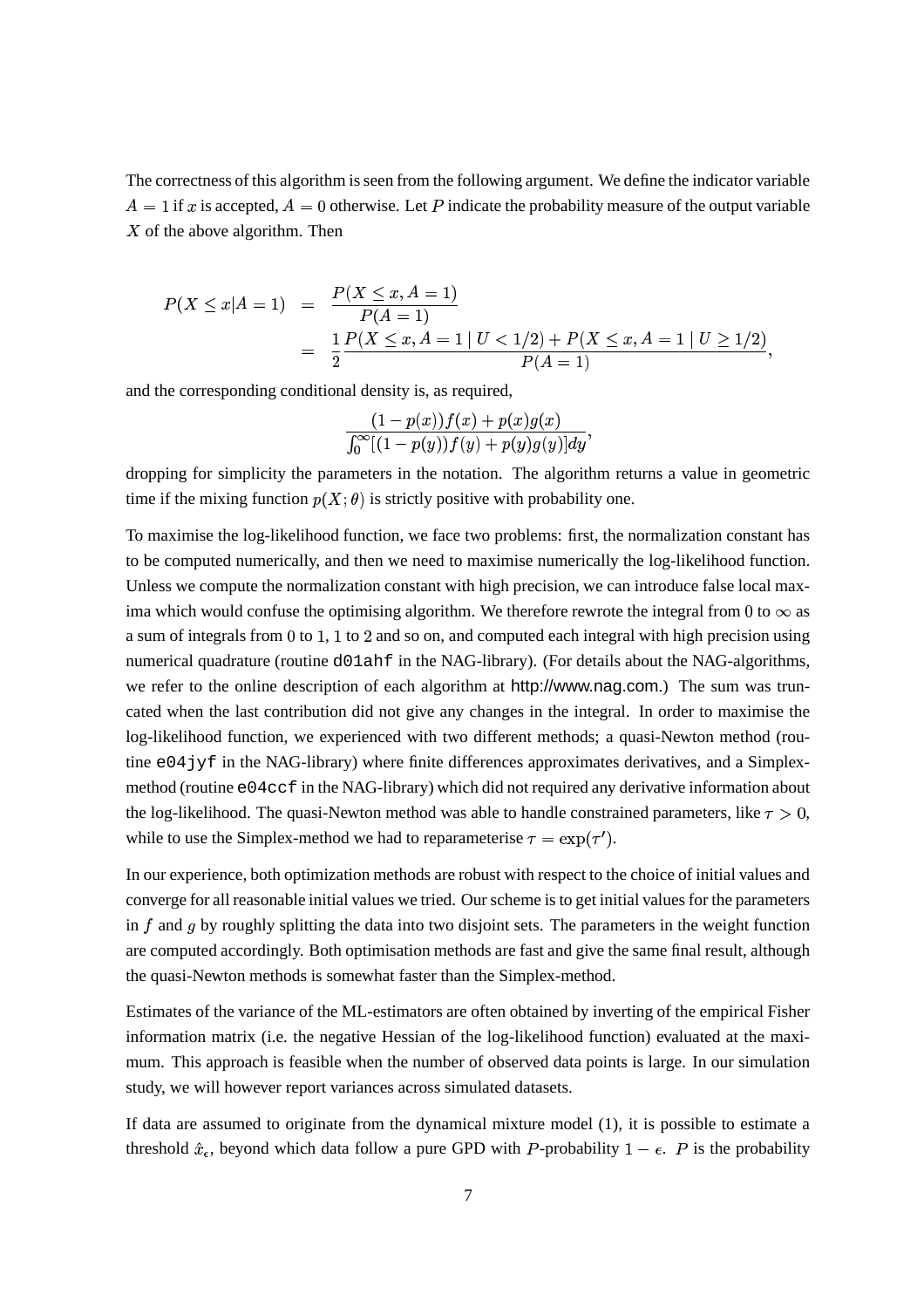measure of the output variable of the sampling algorithm described above. Define the threshold  $x_{\epsilon}$  as the smallest value  $x$ , so that

$$
P(Y = 1 | X = x', A = 1) \le \epsilon, \quad \forall x' \ge x,
$$
\n<sup>(8)</sup>

where the left hand side is the probability that an accepted value  $x'$  was indeed sampled from the light-tailed component. The binary variable  $Y$  equals 1 if the variable actually was sampled from  $f$ . The left hand side of (8) can be rewritten as

$$
x_{\epsilon} = \inf \left\{ x \; : \; \frac{(1 - p(x', \theta))f(x')}{(1 - p(x', \theta))f(x') + p(x', \theta)g(x')} < \epsilon, \; \forall \; x' > x \right\}.
$$
\n
$$
\tag{9}
$$

We use  $\epsilon = 0.001$  and plug in the estimated parameters into (9) to obtain a threshold value  $\hat{x}_{\epsilon}$ . It is now possible to perform standard POT inference on the parameters of a pure GPD and compute estimated quantiles. Of course, when the data are not a genuine sample from a dynamical mixture model,  $x_{\epsilon}$  loses its precise interpretation but can still be used as a rough guide for threshold selection.

## 4 A SIMULATION STUDY

The probability density  $l(x)$  given by (1), (2), (4) and (5) has six parameters:  $\beta$  and  $\lambda$  in the Weibull density component,  $\mu$  and  $\tau$  in the weight function p, and  $\xi$  and  $\sigma$  in the GPD component. Our first aim is to investigate if inference on these parameters and on quantiles is at all feasible and if so, how the present approach compares with alternative ones. Many data sets have been generated with the algorithm described in Section 3. The parameters have been chosen so that the corresponding density function  $l(x)$  is smooth, the data originating from the two components are properly confounding in the overlapping support and a pronounced bi-modal shape is avoided. This puts our simulation study in a realistic and challenging setting. Strong discontinuities or bi-modalities indicate separation of the data and would thus make parameter estimation easier. In addition, only modest (positive) values of  $\xi$  have been used, so that  $q(x)$  and  $l(x)$  are heavy tailed, but data from the two components are sufficiently mixed. In this section we report only on the experiments with two combinations of the six parameters, which were found to be typical. For  $\beta < 1$ , the Weibull density f has no proper mode and is decreasing for all positive x, while f is unimodal for  $\beta > 1$ . Here we take  $\beta = 2$ . The  $\lambda$ parameter is chosen so that the expectation of the Weibull density is 1, that is  $\lambda = \Gamma(1 + 1/\beta)$ . In the weight-function, we use  $\mu = 1$  and  $\tau = 1$ . Two different values are considered for  $\xi$ , namely  $1/2$  and  $1/4$ , and we take  $\sigma = 1$ . The two parameter combinations are summarized in Table 1. The corresponding density for  $\xi = 1/2$  is plotted in Figure 1, on normal and log-scale. The density for  $\xi = 1/4$  is similar.

We generated 100 independent data sets for the two parameter combinations, each with  $N = 1000$ points. The same is then repeated with  $N = 200$ , to investigate the effect of sample size. For each experiment, the six parameters are estimated using our approach and by POT maximum likelihood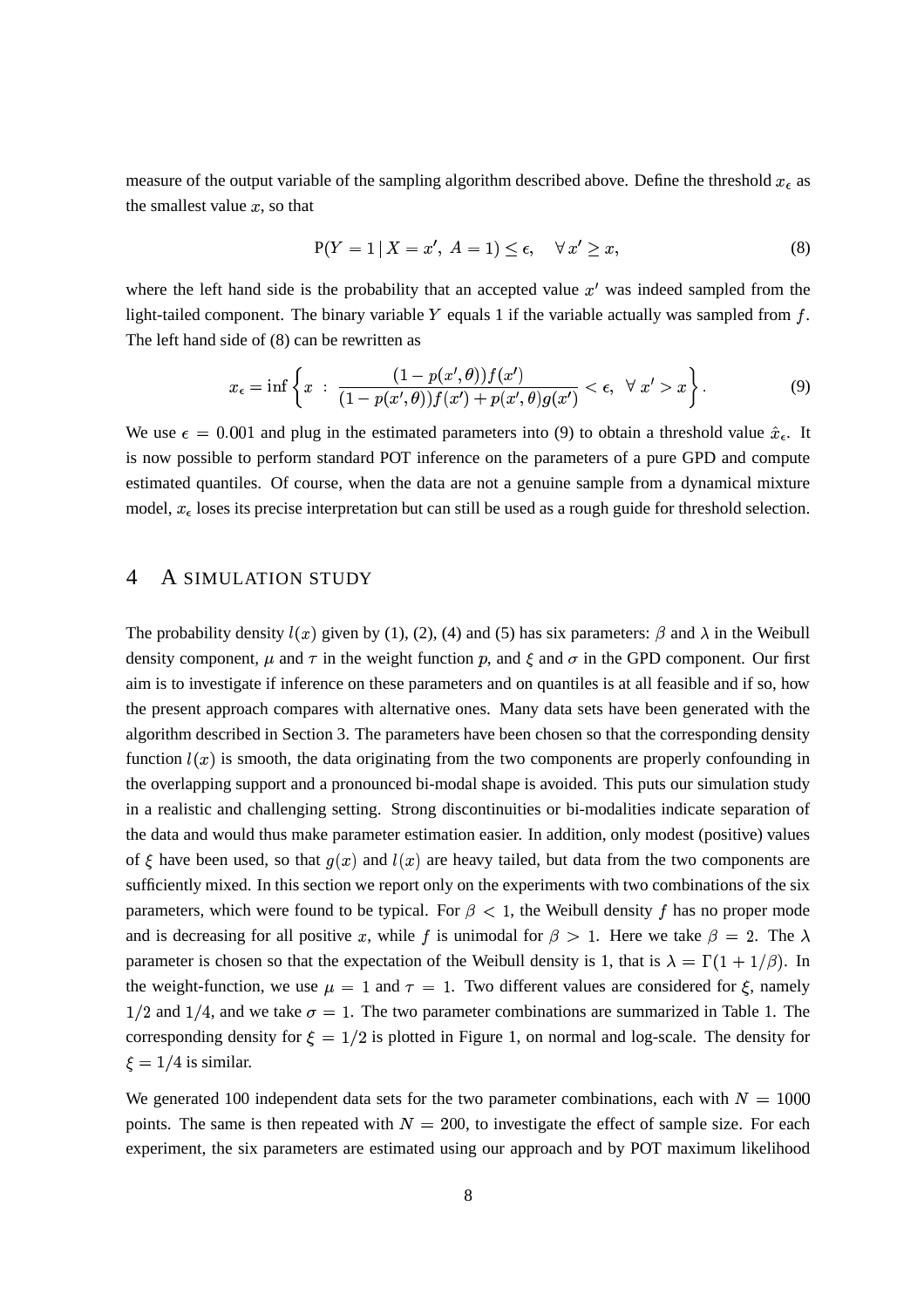

FIGURE 1: The density in experiment 1 ( $\xi = 1/2$ ) in normal (a) and log-scale (b). The thick line is the mixture, the dotted line is the GPD and the dashed line is the Weibull density.

|                         |               |  | Weibull component   Weight function   GPD component |  |
|-------------------------|---------------|--|-----------------------------------------------------|--|
|                         |               |  |                                                     |  |
| Experiment $1 \mid 2.0$ | $\Gamma(1.5)$ |  | (0.5)                                               |  |
| Experiment $2 \mid 2.0$ | $\Gamma(1.5)$ |  | 0.25                                                |  |

TABLE 1: The two parameter combinations used in the simulation experiment.

inference using DTS. Because the data are sampled from the same model our approach uses for inference, it is not surprisingly that our estimates of the tail are clearly better.

DTS is not automatic, but requires specialist intervention to judge the results. In order to apply this method in a large simulation study, we had to make it automatic. The method assigns weights between zero and one to each data point, where a high weight means that the point should be retained since a GPD model is fitting it well. Dupuis suggests to start with a low threshold  $u$  and increase it until all data left have weights close to  $1$ , or until the hypothesis that all could have been equal to  $1$  (at 5% significance level, say) is accepted. We have simply automated this advice, and start with a low threshold and increase it until either of the two conditions apply. For the first of these conditions, at the level of the weights, we used the same thresholding as in Dupuis (1999).

Tables 2 and 3 report estimated parameters, using our approach, when  $N = 1000$ , and  $\xi = 0.5$  or  $\xi = 0.25$ , respectively. The first column lists the true parameter values and the other columns describe the distributions of the estimators on the basis of the 100 repetitions: smallest estimated value in the second column, then the first quantile, the median of the estimates, their mean, the third quantile and the largest estimate. The last column lists the estimated standard deviations. For all parameters, the estimates are rather spread. Especially  $\tau$  and  $\beta$  are difficult to estimate and the estimators are clearly dependent. The heavy tail is clearly recognized. Table 3 shows a slightly better picture, and the case  $\xi = 0$  (not shown) was in fact rather good, indicating growing difficulties for heavier tails. We see next that errors in the parameter estimates compensate, so that quantile estimation is satisfactory.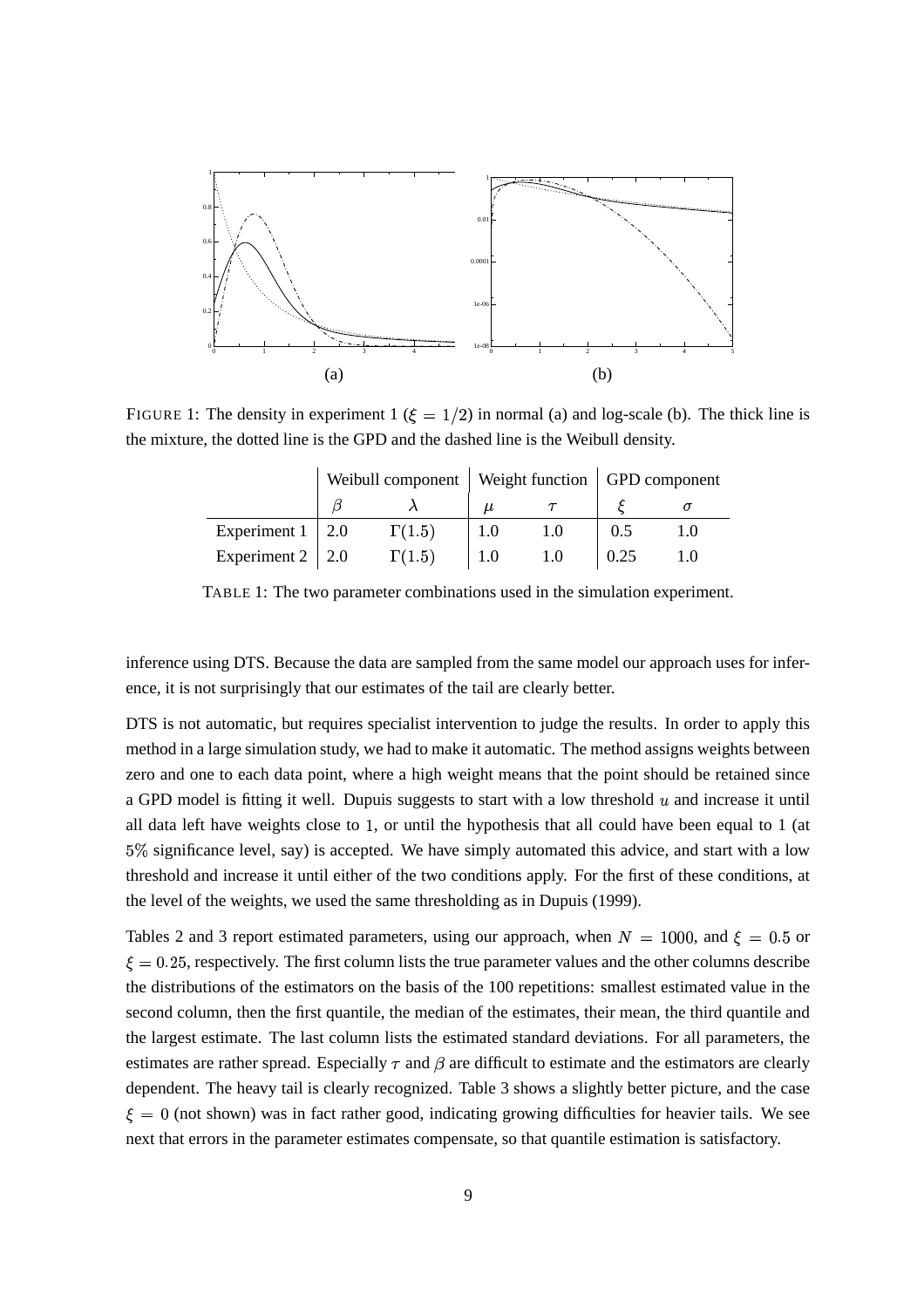|           | True value Min. 1st Qu. Median Mean 3rd Qu. |       |       |       |       |       | Max.   | Stdev |
|-----------|---------------------------------------------|-------|-------|-------|-------|-------|--------|-------|
| $\sigma$  | 1.0                                         | 0.051 | 0.892 | 1.020 | 1.042 | 1.167 | 2.306  | 0.322 |
| ξ         | 0.5                                         | 0.102 | 0.375 | 0.430 | 0.428 | 0.488 | 0.681  | 0.099 |
| $\mu$     | 1.0                                         | 0.016 | 0.696 | 0.983 | 1.154 | 1.300 | 3.666  | 0.762 |
| $\tau$    | 1.0                                         | 0.031 | 0.638 | 0.940 | 1.528 | 1.309 | 21.070 | 2.799 |
| $\beta$   | 2.0                                         | 0.440 | 2.018 | 2.254 | 2.423 | 2.490 | 9.775  | 1.026 |
| $\lambda$ | 0.886                                       | 0.089 | 0.813 | 0.861 | 0.843 | 0.916 | 1.005  | 0.130 |

TABLE 2: Summary of the results from 100 simulation from experiment 1.

|          | True value Min. 1st Qu. Median Mean 3rd Qu. Max. Stdev |       |       |                                 |       |             |                   |       |
|----------|--------------------------------------------------------|-------|-------|---------------------------------|-------|-------------|-------------------|-------|
| $\sigma$ | 1.0                                                    | 0.298 |       | $0.924$ $1.045$ $1.052$ $1.197$ |       |             | 1.835             | 0.262 |
|          | 0.25                                                   | 0.002 | 0.136 | $0.183$ $0.182$ $0.224$         |       |             | $0.368$ $0.072$   |       |
| $\mu$    | 1.0                                                    | 0.021 |       | $0.752$ $1.154$ $1.337$         |       |             | 1.635 5.171 0.899 |       |
| $\tau$   | 1.0                                                    | 0.026 |       | $0.725$ $1.022$ $1.695$ $1.394$ |       |             | 28.380 3.322      |       |
| $\beta$  | 2.0                                                    | 0.777 |       | 1.984 2.170                     |       | 2.328 2.387 | 6.899             | 0.797 |
|          | 0.886                                                  | 0.101 | 0.846 | 0.883                           | 0.866 | 0.924       | 1.032             | 0.125 |

TABLE 3: Summary of the results from 100 simulation from experiment 2.

Tables 4 and 5 are concerned with quantile estimation for the two parameter combinations. We estimate the  $1/100$ ,  $1/1000$  and  $1/10000$  quantiles, which can be computed to be equal to the values reported in the captions by numerical integration (using the true parameter values and NAG-routine c05adf to solve the equation). For each of the 100 data sets, we used the estimated parameters obtained with the dynamical mixture approach, to compute the quantiles, again by numerical integration and using NAG-routine c05adf. We compare our approach (which we abbreviate "MIX") with two others. In both we use DTS but then estimate the parameters of the GPD beyond the threshold by ML ("POT-ML"). The estimated parameters are used to compute quantiles of the GPD. The numbers reported in Tables 4 and 5 are standardized quantiles, defined as the estimated quantile divided by the true quantile, for all approaches. The target value is hence one. The last column reports the square-root of the squared bias plus the variance (RMSE). We see that our approach is more efficient in particular for larger percentiles: POT-ML is slightly better for the  $1/100$  percentile, as good as MIX for  $1/1000$  while MIX is best for  $1/10000$ . As mentioned before the chosen parameter combinations lead to difficult data sets. In view of this fact, estimation of quantiles via the dynamic mixture model is rather good. Both methods tend to underestimate the quantiles, though overestimation also happens. Their behavior is more similar for lower values of  $\xi$ . In fact for  $\xi = 0$  the methods essentially coincide and are all performing very well.

Next we repeat the same experiments with smaller data sets, each consisting of  $N = 200$  points.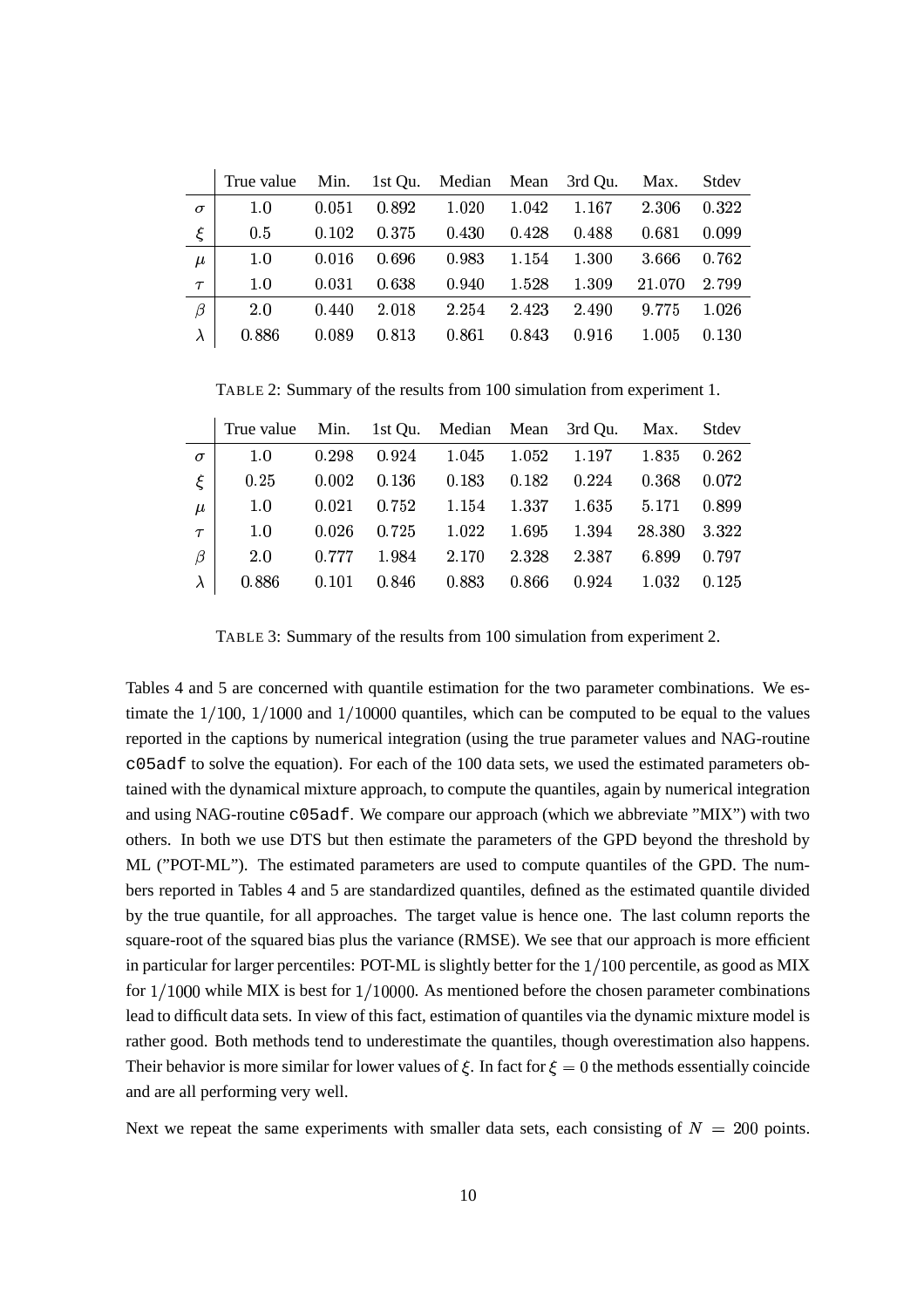|                             | Min.  | 1st Qu. | Median Mean |       | 3rd Qu. Max. |       | Stdev | <b>RMSE</b> |
|-----------------------------|-------|---------|-------------|-------|--------------|-------|-------|-------------|
| $x_{100}^{\text{MIX}}$      | 0.622 | 0.779   | 0.844       | 0.852 | 0.908        | 1.112 | 0.104 | 0.181       |
| $x_{100}^{\rm POT-ML}$      | 0.711 | 0.891   | 0.978       | 0.988 | 1.080        | 1.450 | 0.131 | 0.132       |
| $x_{1000}^{\text{MIX}}$     | 0.426 | 0.617   | 0.725       | 0.763 | 0.848        | 1.306 | 0.200 | 0.310       |
| $x_{1000}^{\text{POT-ML}}$  | 0.366 | 0.709   | 0.878       | 0.944 | 1.120        | 1.956 | 0.339 | 0.343       |
| $x_{10000}^{\text{MIX}}$    | 0.275 | 0.478   | 0.604       | 0.697 | 0.800        | 1.754 | 0.315 | 0.437       |
| $x_{10000}^{\text{POT-ML}}$ | 0.149 | 0.510   | 0.793       | 1.066 | 1.302        | 3.609 | 0.762 | 0.765       |

TABLE 4: Summary of 100 normalized  $1/100$ ,  $1/1000$  and  $1/10000$ -percentiles from experiment 1 with  $N = 1000$ . The true percentiles are 17.57, 60.17 and 195.19.

|                             | Min.  | 1st Qu. | Median Mean 3rd Qu. |       |       | Max. Stdev |       | <b>RMSE</b> |
|-----------------------------|-------|---------|---------------------|-------|-------|------------|-------|-------------|
| $x_{100}^{\text{MIX}}$      | 0.718 | 0.830   | 0.889               | 0.879 | 0.920 | 1.103      | 0.073 | 0.141       |
| $x_{100}^{\rm POT-ML}$      | 0.792 | 0.917   | 0.996               | 0.993 | 1.059 | 1.225      | 0.102 | 0.102       |
| $x_{1000}^{\text{MIX}}$     | 0.558 | 0.721   | 0.777               | 0.796 | 0.856 | 1.179      | 0.117 | 0.235       |
| $x_{1000}^{\text{POT-ML}}$  | 0.543 | 0.823   | 0.932               | 0.966 | 1.075 | 1.611      | 0.220 | 0.223       |
| $x_{10000}^{\text{MIX}}$    | 0.404 | 0.585   | 0.675               | 0.724 | 0.806 | 1.452      | 0.197 | 0.339       |
| $x_{10000}^{\text{POT-ML}}$ | 0.369 | 0.685   | 0.917               | 1.086 | 1.302 | 2.890      | 0.562 | 0.569       |

TABLE 5: Summary of 100 normalized  $1/100$ ,  $1/1000$  and  $1/10000$ -percentiles from experiment 2 with  $N = 1000$ . The true percentiles are 8.54, 18.39 and 35.92.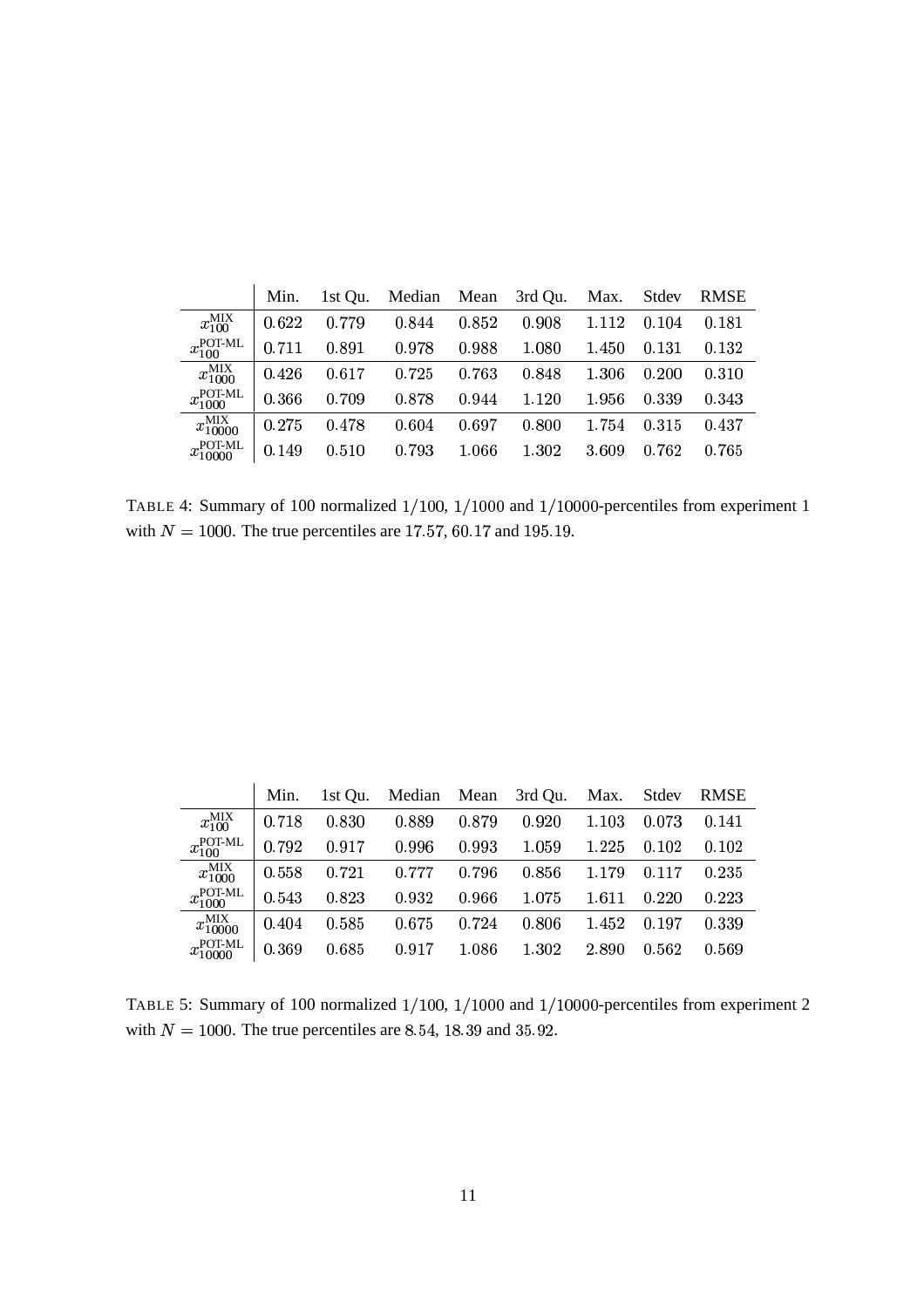|                          | Min.  | 1st Qu. | Median | Mean  | 3rd Qu. | Max.   | Stdev | <b>RMSE</b> |  |
|--------------------------|-------|---------|--------|-------|---------|--------|-------|-------------|--|
| $x_{100}^{\text{MIX}}$   | 0.404 | 0.681   | 0.784  | 0.826 | 0.947   | 1.527  | 0.209 | 0.272       |  |
| $x_{100}^{\rm POT-ML}$   | 0.444 | 0.765   | 0.936  | 0.980 | 1.126   | 2.099  | 0.315 | 0.316       |  |
| $x_{1000}^{\rm MIX}$     | 0.205 | 0.479   | 0.633  | 0.737 | 0.894   | 2.378  | 0.380 | 0.462       |  |
| $x_{1000}^{\rm POT-ML}$  | 0.217 | 0.553   | 0.989  | 1.231 | 1.663   | 3.882  | 0.848 | 0.879       |  |
| $x_{10000}^{\text{MIX}}$ | 0.092 | 0.301   | 0.526  | 0.712 | 0.882   | 3.926  | 0.630 | 0.693       |  |
| $x_{10000}^{\rm POT-ML}$ | 0.103 | 0.382   | 1.019  | 1.936 | 2.812   | 11.414 | 2.155 | 2.349       |  |

TABLE 6: Summary of 100 normalized  $1/100$ ,  $1/1000$  and  $1/10000$ -percentiles from experiment 1 with  $N = 200$ . The true percentiles are 17.57, 60.17 and 195.19.

|                             | Min.  | 1st Ou. | Median Mean |       | 3rd Qu. | Max.  | Stdev | <b>RMSE</b> |
|-----------------------------|-------|---------|-------------|-------|---------|-------|-------|-------------|
| $x_{100}^{\text{MIX}}$      | 0.597 | 0.781   | 0.886       | 0.893 | 0.988   | 1.330 | 0.156 | 0.189       |
| $x_{100}^{\rm POT-ML}$      | 0.621 | 0.865   | 0.963       | 0.996 | 1.097   | 1.762 | 0.214 | 0.214       |
| $x_{1000}^{\rm MIX}$        | 0.452 | 0.665   | 0.781       | 0.838 | 0.943   | 2.419 | 0.281 | 0.324       |
| $x_{1000}^{\text{POT-ML}}$  | 0.439 | 0.825   | 1.074       | 1.266 | 1.546   | 3.739 | 0.665 | 0.717       |
| $x_{10000}^{\text{MIX}}$    | 0.319 | 0.524   | 0.701       | 0.821 | 0.935   | 4.748 | 0.536 | 0.565       |
| $x_{10000}^{\text{POT-ML}}$ | 0.304 | 0.809   | 1.212       | 2.038 | 2.412   | 9.078 | 2.040 | 2.288       |

TABLE 7: Summary of 100 normalized  $1/100$ ,  $1/1000$  and  $1/10000$ -percentiles from experiment 2 with  $N = 200$ . The true percentiles are 8.54, 18.39 and 35.92.

Table 6 and 7 show the results for the two parameter combinations. The situation is more difficult and we see that standard deviations are larger. Our approach is now performing best for all percentiles, although the gain in efficiency is best seen for the largest ones.

We have also tried our alternative threshold (9) with  $\epsilon = 0.001$  in the POT approach, estimating a pure GPD beyond  $\hat{x}_{\varepsilon}$ . In a few cases this threshold was too large, leaving no data. This happened in correspondence to data sets with particularly few points on the tail. Beside these cases, the threshold  $\hat{x}_{\varepsilon}$  gave estimated quantiles which were comparable to those obtained with DTS and ML.

Our next step is to investigate the performance of the dynamic mixture approach when the data are not generated form model (1), (2), (4) and (5), which is only used to infer on quantiles.

We present two experiments. In the first one we generate samples from a positively truncated Studentt distribution with three degrees of freedom. Results on quantile estimation are reported in Table 8, when the sample size N is 1000, and Table 9, for  $N = 200$ . In the second experiment we use a standard log-normal distribution, see Tables 10 and 11. Our dynamical mixture model is assumed and parameters estimated as described above. Estimated quantiles are then computed using the estimated parameter values in (1). The POT model using DTS is also applied and paramters are estimated by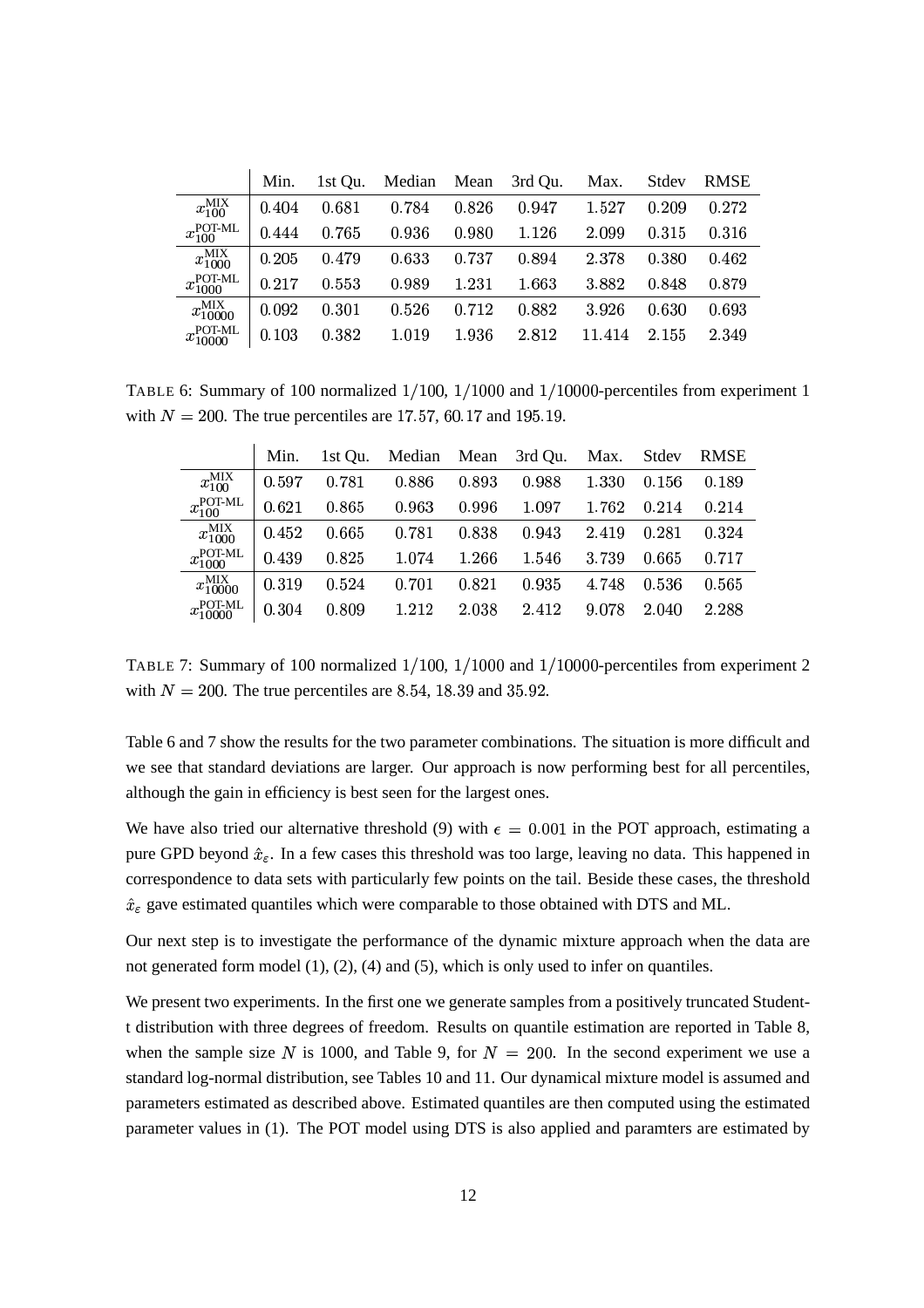|                          | Min.  |       |       |       | 1st Qu. Median Mean 3rd Qu. Max. Stdev RMSE |       |       |       |
|--------------------------|-------|-------|-------|-------|---------------------------------------------|-------|-------|-------|
| $x_{100}^{\text{MIX}}$   | 0.671 | 0.805 | 0.860 | 0.863 | 0.895                                       | 1.249 | 0.090 | 0.164 |
| $x_{100}^{\rm POT-ML}$   | 0.799 | 0.931 | 1.006 | 0.999 | 1.070                                       | 1.231 | 0.094 | 0.094 |
| $x_{1000}^{\rm MIX}$     | 0.533 | 0.644 | 0.740 | 0.753 | 0.826                                       | 1.538 | 0.140 | 0.284 |
| $x_{10000}^{\text{MIX}}$ | 0.384 | 0.488 | 0.582 | 0.625 | 0.737                                       | 1.519 | 0.186 | 0.419 |
| $x_{10000}^{\rm POT-ML}$ | 0.394 | 0.570 | 0.820 | 0.984 | 1.234                                       | 2.869 | 0.578 | 0.578 |

TABLE 8: Summary of the results from 100 simulation from the unsigned student-t distribution with 3 degrees of freedom and  $N = 1000$ .

|                             | Min.  | 1st Ou. | Median Mean |       | 3rd Qu. | Max.  | Stdev | <b>RMSE</b> |
|-----------------------------|-------|---------|-------------|-------|---------|-------|-------|-------------|
| $x_{100}^{\text{MIX}}$      | 0.624 | 0.768   | 0.843       | 0.883 | 0.940   | 1.831 | 0.189 | 0.223       |
| $x_{100}^{\rm POT-ML}$      | 0.646 | 0.828   | 0.914       | 0.940 | 1.043   | 1.367 | 0.145 | 0.157       |
| $x_{1000}^{\rm MIX}$        | 0.434 | 0.563   | 0.654       | 0.698 | 0.802   | 1.285 | 0.171 | 0.347       |
| $x_{1000}^{\rm POT-ML}$     | 0.381 | 0.648   | 0.809       | 0.916 | 1.070   | 1.994 | 0.368 | 0.378       |
| $x_{10000}^{\text{MIX}}$    | 0.229 | 0.368   | 0.476       | 0.543 | 0.677   | 1.324 | 0.224 | 0.509       |
| $x_{10000}^{\text{POT-ML}}$ | 0.202 | 0.420   | 0.713       | 1.028 | 1.293   | 4.585 | 0.891 | 0.892       |

TABLE 9: Summary of the results from 100 simulation from the unsigned student-t distribution with 3 degrees of freedom and  $N = 200$ .

ML. Quantiles are estimated using the GPD distribution with such estimated parameters. One hundred independent experiments are performed each time. The standradised estimated quantiles are reported in the tables, i.e. estimated divided true quantiles.

Looking at Tables 8, 9, 10 and 11, we see again that all models tend to underestimate quantiles. For the  $1/100$  percentile POT-ML performs slightly better than MIX. One data set leads to a very large estimate of the quantile. For the  $1/1000$  percentile POT-ML and MIX are very similar, with MIX more efficient for  $N = 200$ . Mix is always best for the  $1/10000$  percentile.

In conclusion our simulation experiment has shown that inference on quantiles based on the dynamic mixture model is feasible and leads to results that are certainly comparable, sometimes better, than those obtain fitting a pure GPD beyond a threshold chosen using DTS. Maximum likelihood estimation of parameters of the dynamical mixture model and quantile estimation are performed in a truly unsupervised fashion. The estimates only require a few seconds in computing time. Our semiautomatic, C++ implementation of DTS took more time; some of the datasets took a few hours, but with a more clever search algorithm for the threshold it should be possible to reduce the computing time to some minutes. We did not optimise Dupuis' algorithm, hence these results could be improved, at a cost of allowing manual tuning.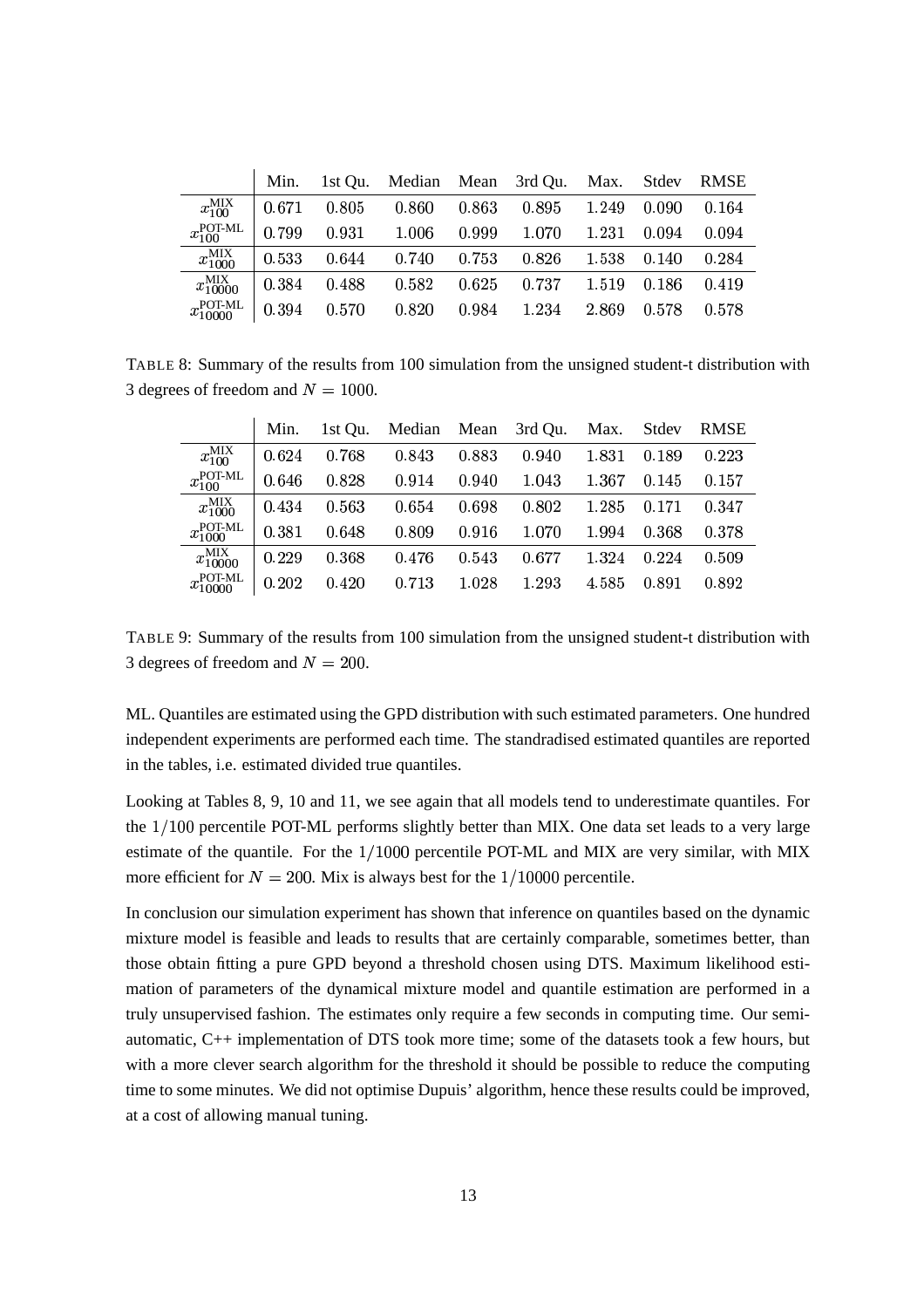|                          | Min.  | 1st Qu. | Median Mean |       | 3rd Qu. Max. |       | Stdev | <b>RMSE</b> |
|--------------------------|-------|---------|-------------|-------|--------------|-------|-------|-------------|
| $x_{100}^{\text{MIX}}$   | 0.695 | 0.775   | 0.811       | 0.818 | 0.852        | 1.015 | 0.064 | 0.193       |
| $x_{100}^{\rm POT-ML}$   | 0.778 | 0.926   | 0.995       | 0.998 | 1.062        | 1.282 | 0.105 | 0.105       |
| $x_{1000}^{\text{MIX}}$  | 0.541 | 0.706   | 0.767       | 0.786 | 0.858        | 1.163 | 0.117 | 0.244       |
| $x_{1000}^{\rm POT-ML}$  | 0.582 | 0.854   | 0.973       | 0.985 | 1.094        | 1.592 | 0.191 | 0.192       |
| $x_{10000}^{\rm MIX}$    | 0.432 | 0.720   | 0.903       | 0.939 | 1.083        | 1.731 | 0.288 | 0.294       |
| $x_{10000}^{\rm POT-ML}$ | 0.458 | 0.794   | 1.055       | 1.119 | 1.309        | 2.800 | 0.450 | 0.466       |

TABLE 10: Summary of the results from 100 simulation from the standard log-normal distribution and  $N = 1000$ .

|                             | Min.  | 1st Qu. | Median Mean 3rd Qu. Max. Stdev |       |       |       |       | <b>RMSE</b> |
|-----------------------------|-------|---------|--------------------------------|-------|-------|-------|-------|-------------|
| $x_{100}^{\text{MIX}}$      | 0.563 | 0.728   | 0.810                          | 0.828 | 0.904 | 1.294 | 0.142 | 0.223       |
| $x_{100}^{\rm POT-ML}$      | 0.690 | 0.831   | 0.955                          | 0.978 | 1.076 | 1.666 | 0.206 | 0.207       |
| $x_{1000}^{\text{MIX}}$     | 0.475 | 0.612   | 0.760                          | 0.808 | 0.909 | 1.722 | 0.255 | 0.319       |
| $x_{1000}^{\rm POT-ML}$     | 0.468 | 0.703   | 0.864                          | 1.051 | 1.292 | 2.572 | 0.496 | 0.499       |
| $x_{10000}^{\text{MIX}}$    | 0.369 | 0.551   | 0.775                          | 0.880 | 1.104 | 2.357 | 0.424 | 0.440       |
| $x_{10000}^{\text{POT-ML}}$ | 0.328 | 0.553   | 0.851                          | 1.366 | 1.707 | 5.274 | 1.162 | 1.219       |

TABLE 11: Summary of the results from 100 simulation from the standard log-normal distribution and  $N = 200$ .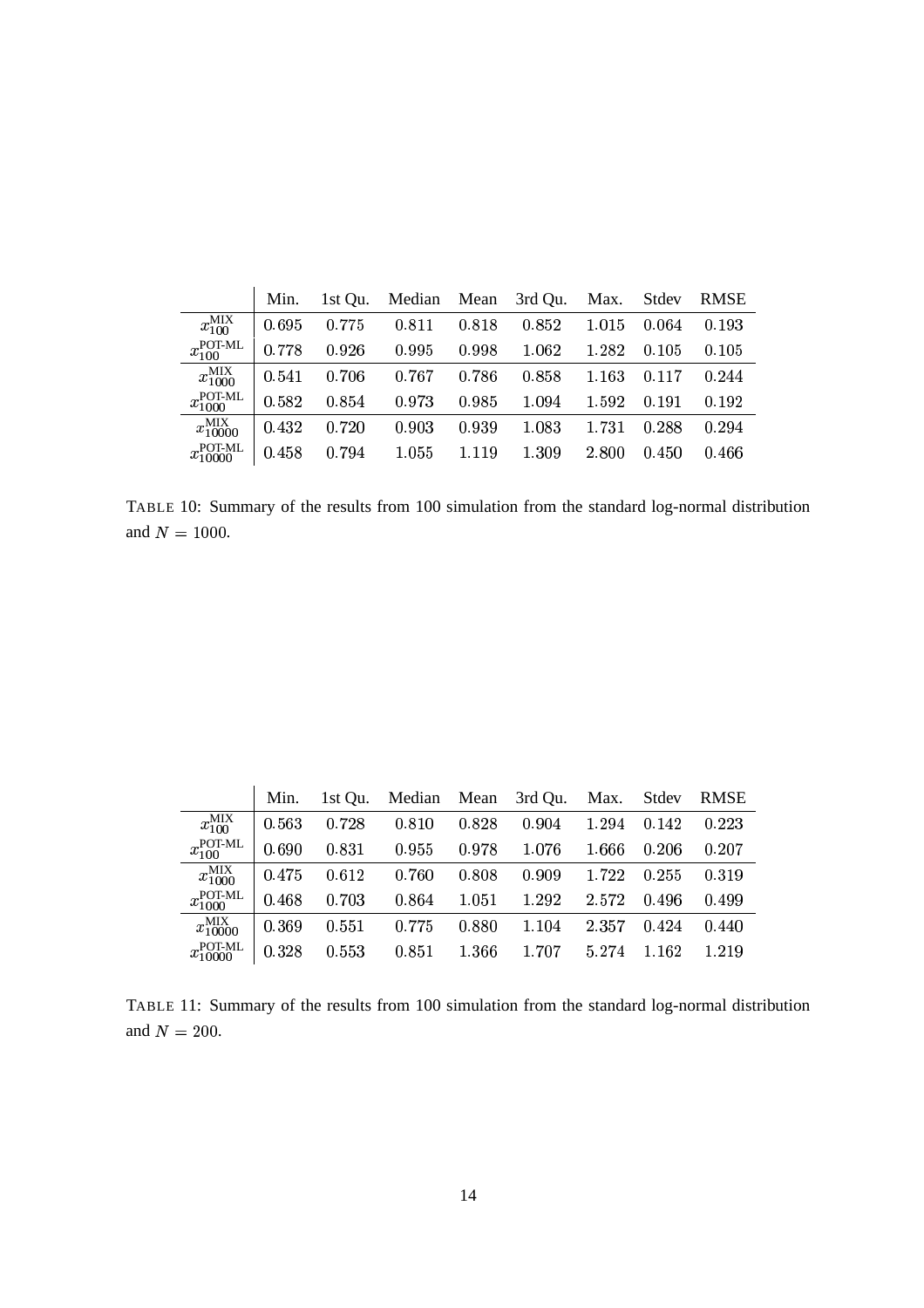Our new approach seems to work also comparable well on synthetic data sampled from a different distribution which is not a dynamical mixture. It would be interesting to develop a theory to compute bias and variance of the estimated quantiles, but this is beyond the scope of this paper. We conclude this section with a remark, inspired by some arguments in Feuerverger & Hall (1999), that can help to justify the good properties of the dynamical mixture model. We know that as  $u \to \infty$  (and  $x > u$ )

$$
F_u(x) \sim 1 - c_1 x^{-1/\xi}
$$
.

We can then define an error term  $\delta(x)$  and write the equality

$$
F_u(x) = 1 - c_1 x^{-1/5} (1 + \delta(x)),
$$

where  $\delta(x) \to 0$  as  $x \to \infty$ . As in Feuerverger & Hall (1999), we can now model  $\delta(x)$  and assume

$$
\delta(x) = c_2 x^{-1/\alpha} + o(x^{-1/\alpha})
$$

for  $\alpha > 0$ . This leads to

$$
F_u(x) = 1 - c_1 x^{-1/\xi} + c_3 x^{-(1/\xi + 1/\alpha)} + o(x^{-(1/\xi + 1/\alpha)})
$$

which shows that after the leading term of order  $x^{-1/\xi}$ , there are in fact infinitely many terms of the order  $x^{-\kappa}$  for  $\kappa > 1/\xi$ . Our choice of a Weibull component is in this respect rather arbitrary, though its flexibility is well known, but it responds to the need to model the error  $\delta$ . In addition, the functional mixing term  $p$  also contributes to the terms in the expansion. Assume for example that data are sampled from a three-term dynamically weighted mixture, with components being a Weibull distribution, a GPD( $\xi_1$ ) and a GPD( $\xi_2$ ) with  $\xi_2 > \xi_1$ . (The weight function should be such that the heaviest tail component remains as  $x \to \infty$ .) If we now fit our original mixture model with only two components (Weibull $(\theta)$  and GPD $(\xi)$ ), we ignore one component. This will have an effect on the estimates of  $\theta$  and  $\xi$ . We expect  $\xi$  to be larger than  $\xi_2$ , since part of the tail originated by GPD( $\xi_1$ ) will be incorporated in the heavy tail component of (1). Also the Weibull component will try to stretch more towards the right tail. While estimates might be unsatisfactory, estimated quantiles and returns might however be reliable, in the sense that  $q$ -quantiles, estimated on the basis of weighted mixture model, will be similar to the  $q$ -quantile of the correct likelihood with  $3$  components. The results in this section confirm this intuition.

#### 5 DANISH FIRE LOSS DATA

We will now apply our approach to the Danish fire claim data, which constitute insurance losses over one million Danish kroner (DKK) caused by industrial fires occurring in the period  $1980 - 1990$ . The losses include damage to buildings, furniture and personal property as well as loss of profit. The unit is 1 million DKK and all data have been adjusted to the 1985 price level leaving a total of  $2156$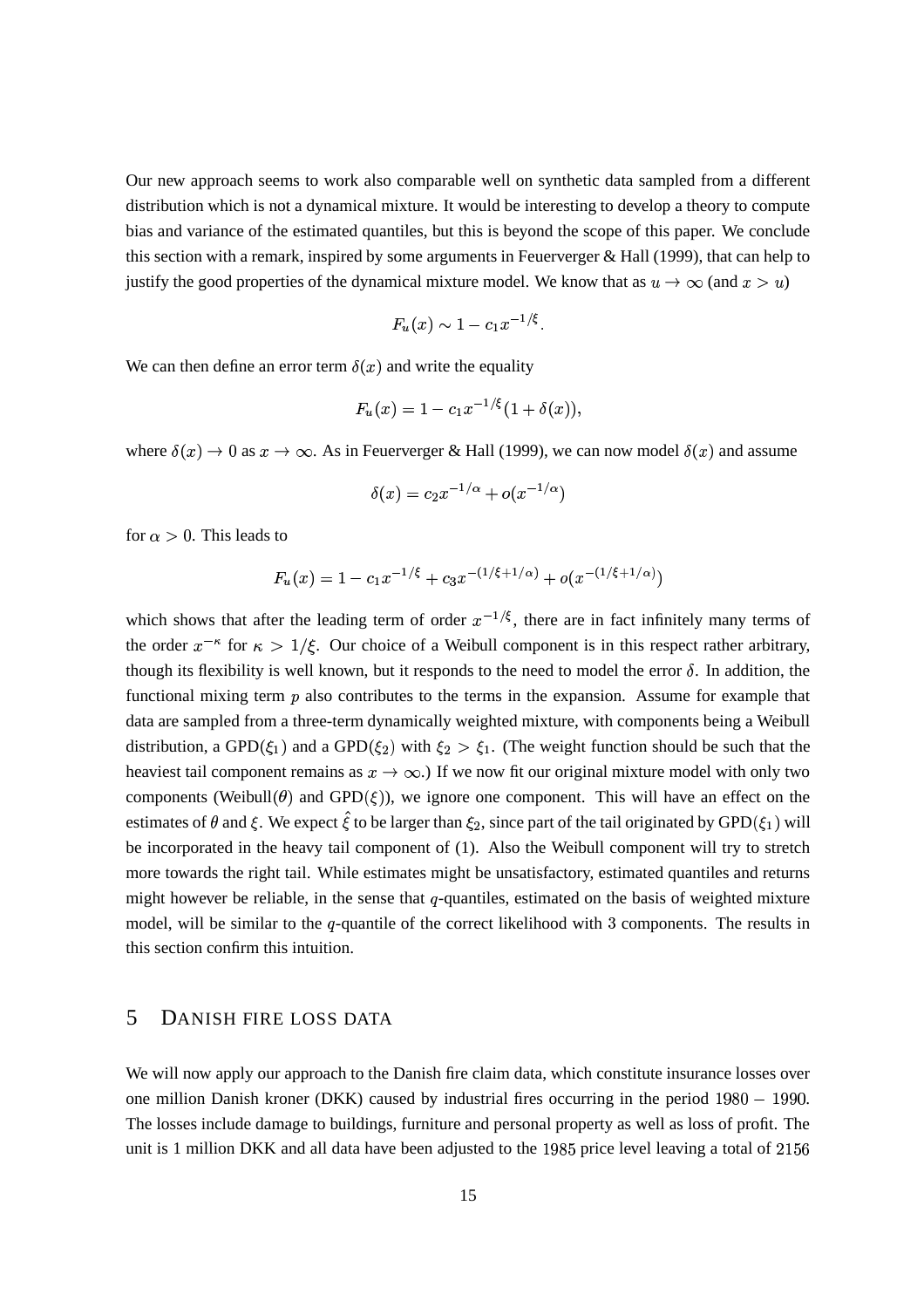|              | Weibull component parameters |                                                               | Weight function parameters | GPD component parameters |  |  |
|--------------|------------------------------|---------------------------------------------------------------|----------------------------|--------------------------|--|--|
|              |                              |                                                               |                            |                          |  |  |
| 1.059(0.041) | 1.077(0.138)                 | 1.039 (0.136)   0.065 (0.101)   0.621 (0.052)   1.044 (0.136) |                            |                          |  |  |

TABLE 12: The parameter estimates obtained from fitting the weighted mixture model to the Danish fire loss data. The estimated standard deviations are shown in parentheses.

losses in the range 1 to 263.25MDKK. Figure 2 displays a histogram of the data in log-scale. This data set has been analysed in several papers, and is known to exhibit a heavy tail. We translate the data by  $-1$  for simplicity and apply our dynamical mixture model (1), (2), (4) and (5). We used  $\beta = 0.5, \lambda = 2, \mu = 1, \tau = 1, \xi = 0.4, \sigma = 2$  as initial values for the maximum likelihood calculation, following the strategy mentioned above. The results are given in Table 12. Standard deviations are estimated by inverting the empirical Fisher information matrix.



FIGURE 2: Histogram of Danish fire loss data, in log-scale.

How do our estimates compare to those obtained with other approaches? McNeil (1996) uses the POT method and fits a pure GPD to the data above some subjectively chosen threshold  $u$ . Table 13 lists the estimates obtained for the various thresholds  $u$  that McNeal suggests. (Because data are here translated by one, so are the thresholds with respect to McNeil (1996).) To make up for the offset introduced through the thresholding of the data at  $x = u$ , the estimates of  $\sigma$  also have been transformed to fit the tail of the distribution of the data themselves and not the exceedances. We observe that the estimate  $\hat{\xi}$  obtained with the weighted mixture model are comparable to the POT estimates using McNeil's thresholds, and similarly for  $\hat{\sigma}$ . The estimated variances of  $\hat{\xi}$  and  $\hat{\sigma}$  using the mixture model are smaller than for the POT. Alternatively, we used our automated version of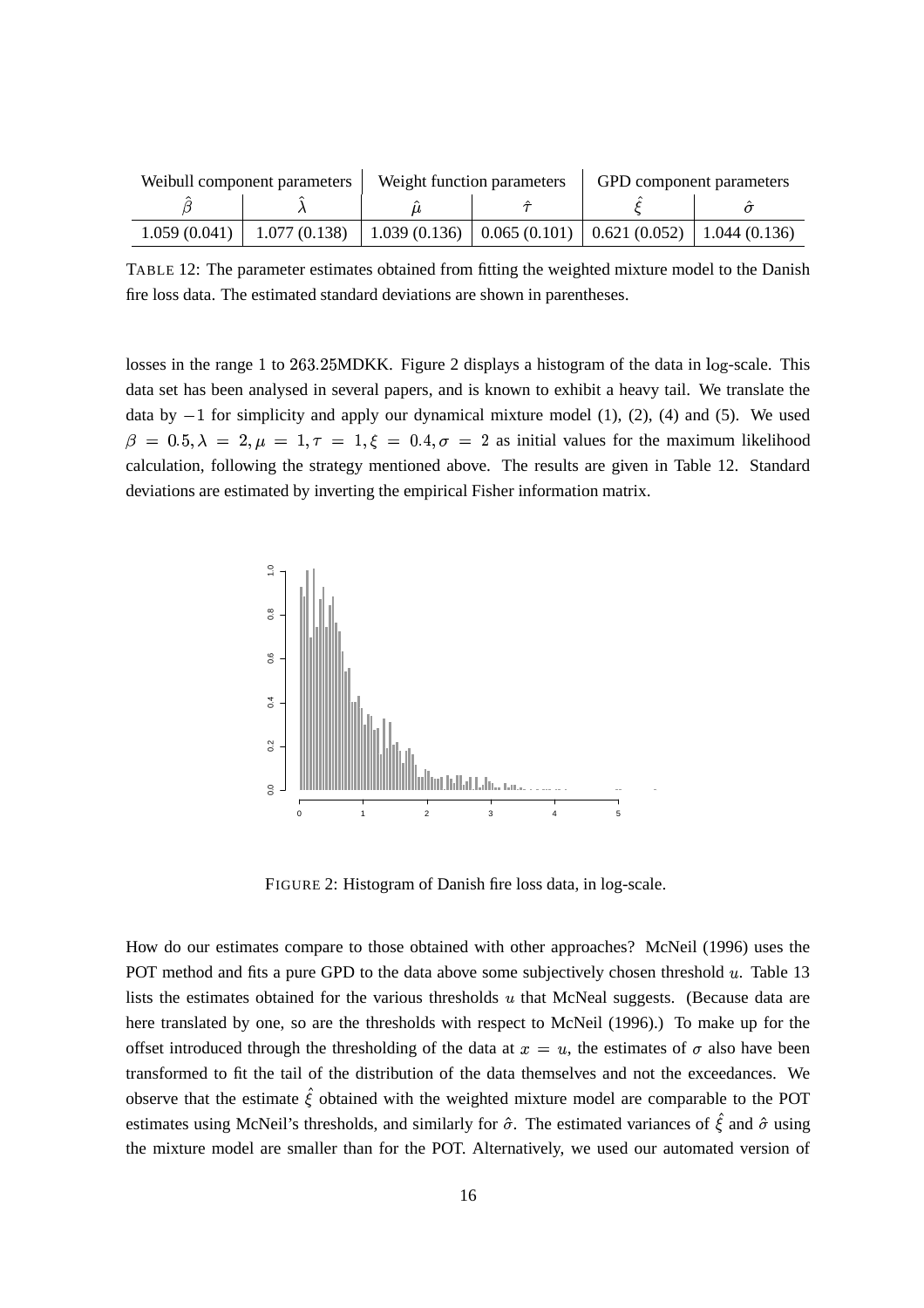DTS, which gives 6.5 as the threshold, leaving 145 values for inference. The ML estimate of the two GPD parameters beyond this threshold are  $\xi = 0.45$  (0.114) and  $\hat{\sigma} = 2.03$  (0.81), with estimated standard deviations in parenthesis, as given via the empirical Fisher information matrix. The figures are different, though not significantly.

| Threshold |            |            |
|-----------|------------|------------|
| 2         | 0.67(0.07) | 0.86(0.14) |
| 3         | 0.72(0.10) | 0.72(0.18) |
| 4         | 0.63(0.11) | 0.98(0.32) |
| Q         | 0.50(0.14) | 1.58(0.81) |
| 19        | 0.68(0.28) | 0.58(0.77) |

TABLE 13: Parameter estimates obtained from the POT method, using the thresholds suggested in McNeil (1996) for the Danish fire loss data. The estimated standard deviations, computed using the empirical Fisher information matrix, are shown in parentheses.

We now compare the quantiles of the fitted distributions. McNeil (1996) calculates these based on the POT-fitted GPD above the threshold  $u = 9$ . The estimated q-quantiles are given in Table 14 together with the estimates we obtain via the fitted dynamic mixture, using the estimated parameter values given in Table 12. The two methods give comparable quantiles for  $q = 0.05$  and  $10^{-2}$ . For higher values of q, q-quantiles based on our model are larger. For the  $10^{-4}$  and  $10^{-5}$  quantiles the effect of the deviation in the estimates for  $\xi$ , 0.621 compared to 0.5, becomes clear. Still it can be seen that the q-quantiles based on our model lies within the  $95\%$ -confidence interval of the POT-ML based quantile when  $u = 9$ . The last column of Table 14 reports the estimated quantiles obtained using DTS, i.e.  $u = 6.5$  and ML fit to the GPD beyond  $u = 6.5$ . This ML GPD fit is rather similar to that one with  $u = 9$ . In conclusion, small and medium quantiles are not significantly different, while large ones are estimated to be larger with our unsupervised dynamic mixture model. Given the tendency to underestimate quantiles observed in our simulations, we would tend to report the largest estimated quantiles.

In Table 15 we show the estimated threshold  $\hat{x}_\epsilon$  based on (9), which correspond to those tried in McNeil (1996).

#### 6 CONCLUSIONS

In this paper we suggest an unsupervised alternative to the classical POT model, where a GPD is fitted beyond a threshold which is selected in a supervised way. We suggest to model the data with a dynamical mixture: one component is a GPD and becomes predominant, as  $x$  moves to infinity, in a continuous and smooth way. We used a lighter Weibull distribution as the other component, though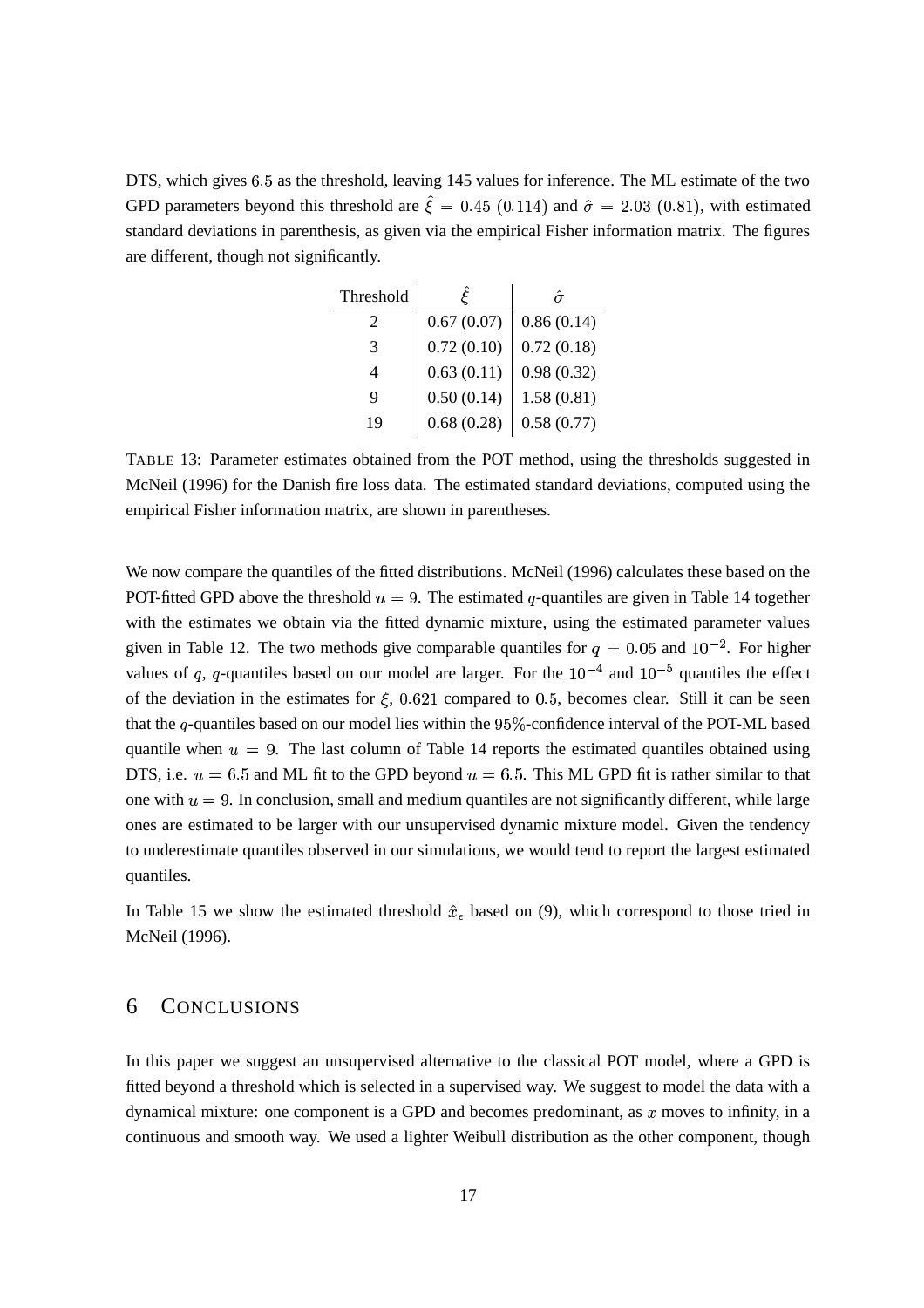| $\it q$   |        | mixture model   POT-ML, $u = 9$ | POT-ML, $u = 6.5$ |  |
|-----------|--------|---------------------------------|-------------------|--|
| 0.05      | 8.3    | 9.1                             | 8.6               |  |
| $10^{-2}$ | 25.5   | 26.3                            | 26.9              |  |
| $10^{-3}$ | 112.0  | 93.3                            | 90.9              |  |
| $10^{-4}$ | 473.8  | 303.9                           | 270.2             |  |
| $10^{-5}$ | 1987.0 | 965.2                           | 772.4             |  |

TABLE 14:  $q$ -quantile estimates for the Danish fire loss data, using our dynamically weighted mixture model, the POT maximum likelihood approach with threshold  $u = 9$ , the POT maximum likelihood approach with threshold  $u = 6.5$ .

| $\epsilon$   10 <sup>-2</sup>   10 <sup>-3</sup>   10 <sup>-4</sup>   10 <sup>-5</sup>   10 <sup>-6</sup> |  |  |
|-----------------------------------------------------------------------------------------------------------|--|--|
| $\hat{x}_{\epsilon}$   2.60   4.65   6.70   8.65   10.60                                                  |  |  |

TABLE 15: Suggested thresholds  $\hat{x}_{\epsilon}$ , using (9) for the Danish fire loss data.

this is just one of the possible choices. Maximum likelihood inference is performed on the heavy tail parameter  $\xi$  and empirical quantiles are computed by numerical integration. No data thresholding is performed and all data are used to estimate the parameters present in the two components and in the weight function. We have tried our approach on various simulated data, where it performs well. We implemented Dupuis' robust threshold selection method is an unsupervised way, which might not be optimal for each specific data set. However, our limited experience indicates that a supervised use of Dupuis' threshold selection does not improve results significantly. We compared the unsupervised method with ML and robust estimation of the GPD tail beyond the threshold estimated by DTS. Our results show that our new approach is almost systematically better for  $1/10000$  and  $1/1000$ percentiles, sometimes doubling efficiency. this was particularly evident for smaller data sets. This is shown in a sensitivity analysis, where data do not follow the mixture model. Our dynamically weighted mixture model applied to the Danish fire loss data gives comparable parameter estimates to those previously reported in the literature, based on guided POT inference. Estimated quantiles are also comparable.

In Feuerverger & Hall (1999) a new estimator for  $\xi$  is proposed, based on an asymptotic expansion of  $F_u(x)$  that adds a further term to the Pareto fit of relative excesses  $X/u$ . The bias and the variance of this new estimator are computed and compared to those of other standard estimators. We have not performed such a theoretical analysis of our approach, which would be interesting indeed.

While we have used a dynamically weighted mixture with two components, it is of course possible to extend our model to more components. We have not performed experiments in this setting, but expect that an even better fit to the data would be achieved.